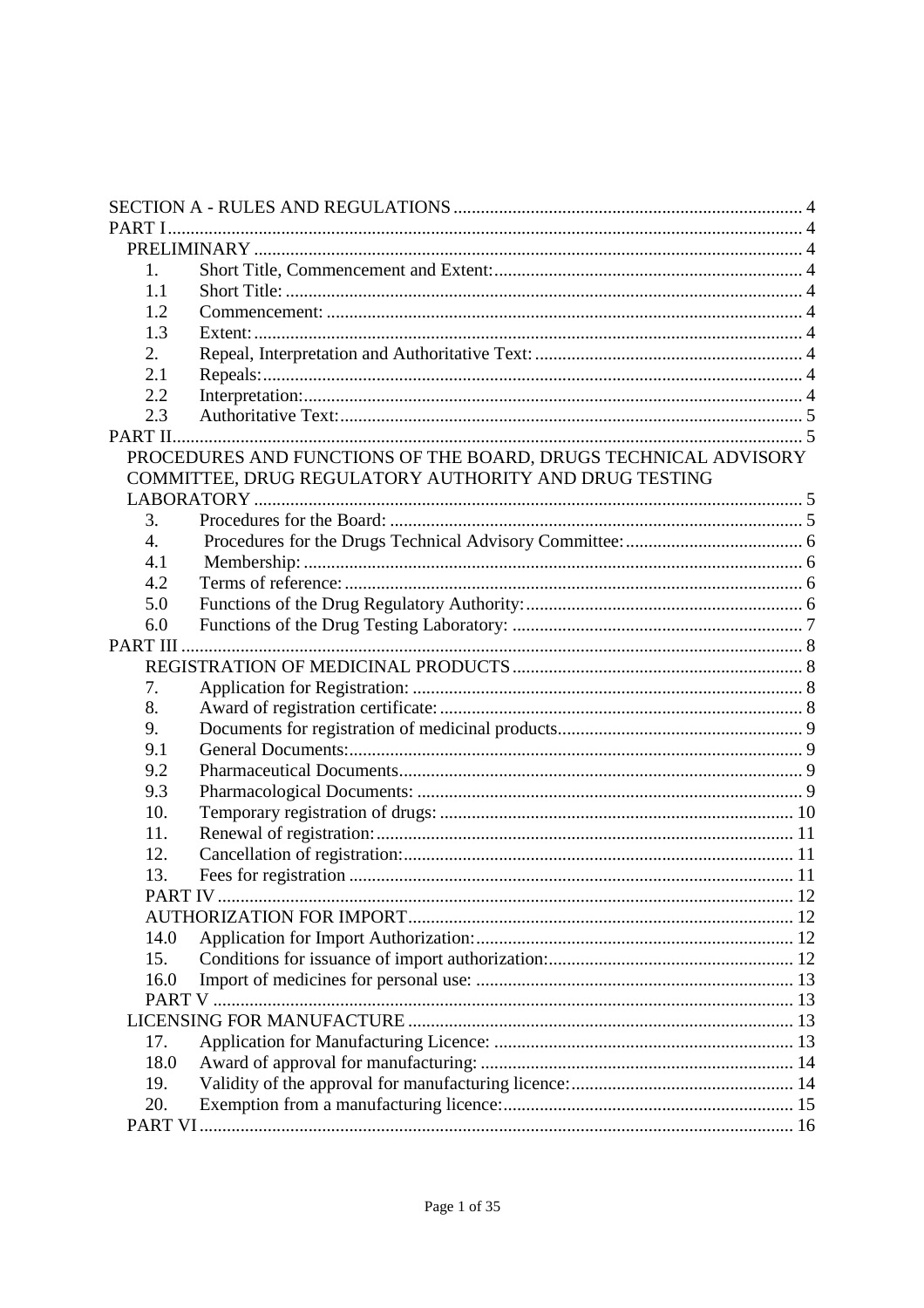| 21.0             |                                                                                      |  |
|------------------|--------------------------------------------------------------------------------------|--|
| 22.              |                                                                                      |  |
| 23.              |                                                                                      |  |
| 24.              |                                                                                      |  |
| 25.              |                                                                                      |  |
| 26.              |                                                                                      |  |
| PART VII.        |                                                                                      |  |
|                  |                                                                                      |  |
| 27.0             |                                                                                      |  |
| 28.              |                                                                                      |  |
| <b>PART VIII</b> |                                                                                      |  |
|                  | DUTIES OF DRUG INSPECTOR AND PROCEDURES FOR INSPECTION  20                           |  |
| 29.              |                                                                                      |  |
| 30.              |                                                                                      |  |
| 31.              |                                                                                      |  |
| 32.              |                                                                                      |  |
| PARTIX.          |                                                                                      |  |
|                  | REGISTRATION OF COMPETENT PERSONS FOR MANUFACTURE, SALE OR                           |  |
|                  |                                                                                      |  |
| 33.0             |                                                                                      |  |
| 34.              |                                                                                      |  |
| <b>PART X </b>   |                                                                                      |  |
|                  | <b>OUALIFICATIONS AND JOB EXPERIENCE OF COMPETENT PERSONS  23</b>                    |  |
| 35.0             | The qualifications of Drug Inspectors for sales or manufacturing premises  23        |  |
| 36.0             | Qualification for Competent Persons for manufacture, sale by retail or wholesale: 24 |  |
|                  |                                                                                      |  |
|                  |                                                                                      |  |
| 37.              |                                                                                      |  |
| PART XII         |                                                                                      |  |
|                  |                                                                                      |  |
| 38.              |                                                                                      |  |
|                  |                                                                                      |  |
|                  | STORAGE AND DISPOSAL OF EXPIRED, SEIZED, RECALLED, UNSAFE,                           |  |
|                  | DEFECTIVE AND INAPPROPRIATELY LABELLED MEDICINAL PRODUCTS 26                         |  |
| 39.              |                                                                                      |  |
|                  |                                                                                      |  |
|                  |                                                                                      |  |
| 40.0             |                                                                                      |  |
|                  |                                                                                      |  |
|                  |                                                                                      |  |
| 41.              |                                                                                      |  |
|                  |                                                                                      |  |
|                  |                                                                                      |  |
| 42.1             |                                                                                      |  |
|                  |                                                                                      |  |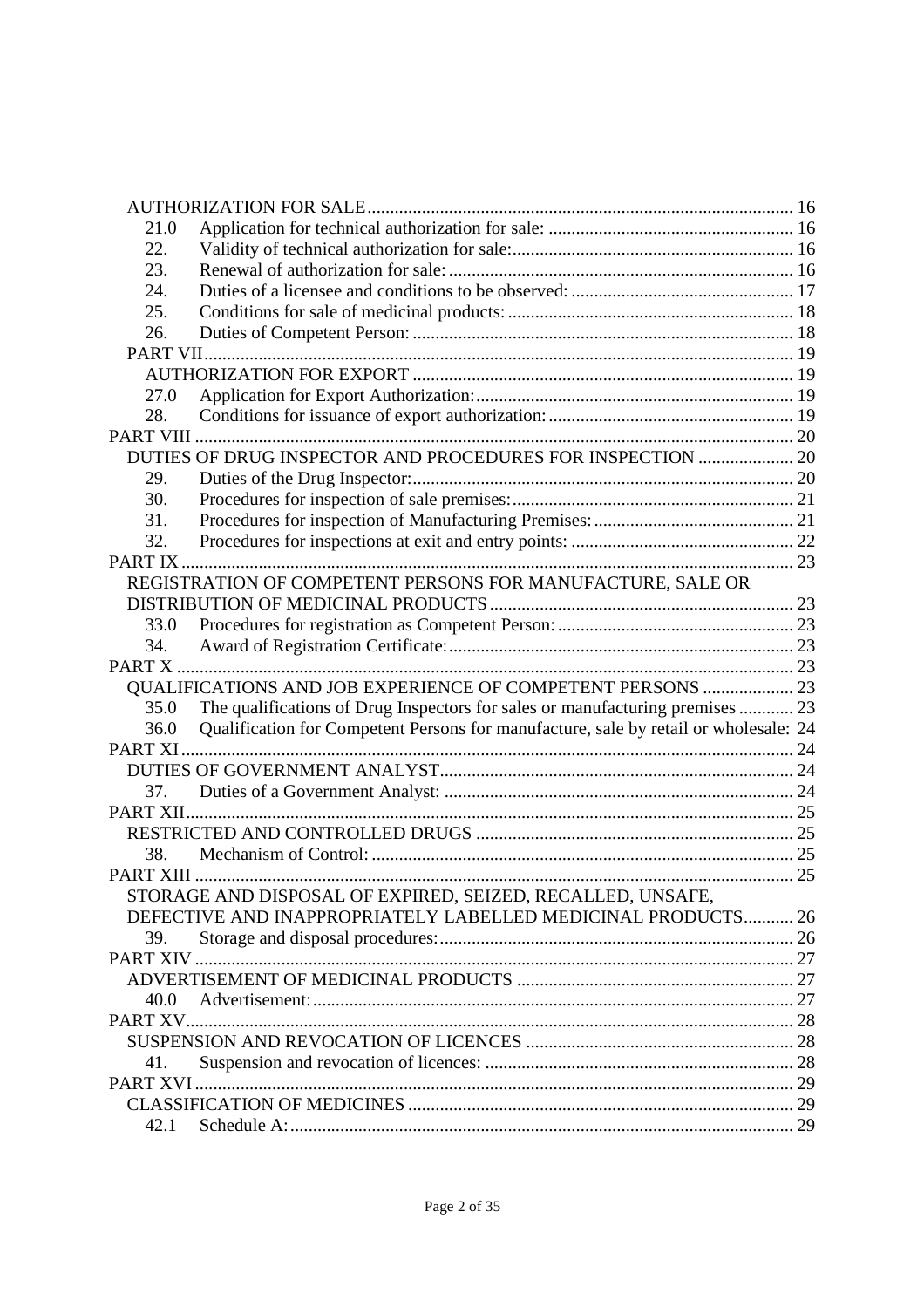| 42.2          |                                                              | 29 |
|---------------|--------------------------------------------------------------|----|
| 42.3          |                                                              |    |
| 42.4          |                                                              |    |
| 42.5          |                                                              |    |
|               |                                                              |    |
|               |                                                              |    |
| 43.           |                                                              |    |
|               |                                                              |    |
|               | RECALL SYSTEM FOR SUBSTANDARD QUALITY, UNSAFE, DEFECTIVE AND |    |
|               |                                                              |    |
| 44.0          |                                                              |    |
|               |                                                              |    |
|               |                                                              |    |
| 45.           |                                                              |    |
|               |                                                              |    |
| <b>APPEAL</b> |                                                              |    |
| 46.           |                                                              |    |
|               |                                                              |    |
|               |                                                              |    |
| PART XXII     |                                                              | 34 |
|               |                                                              |    |
|               |                                                              |    |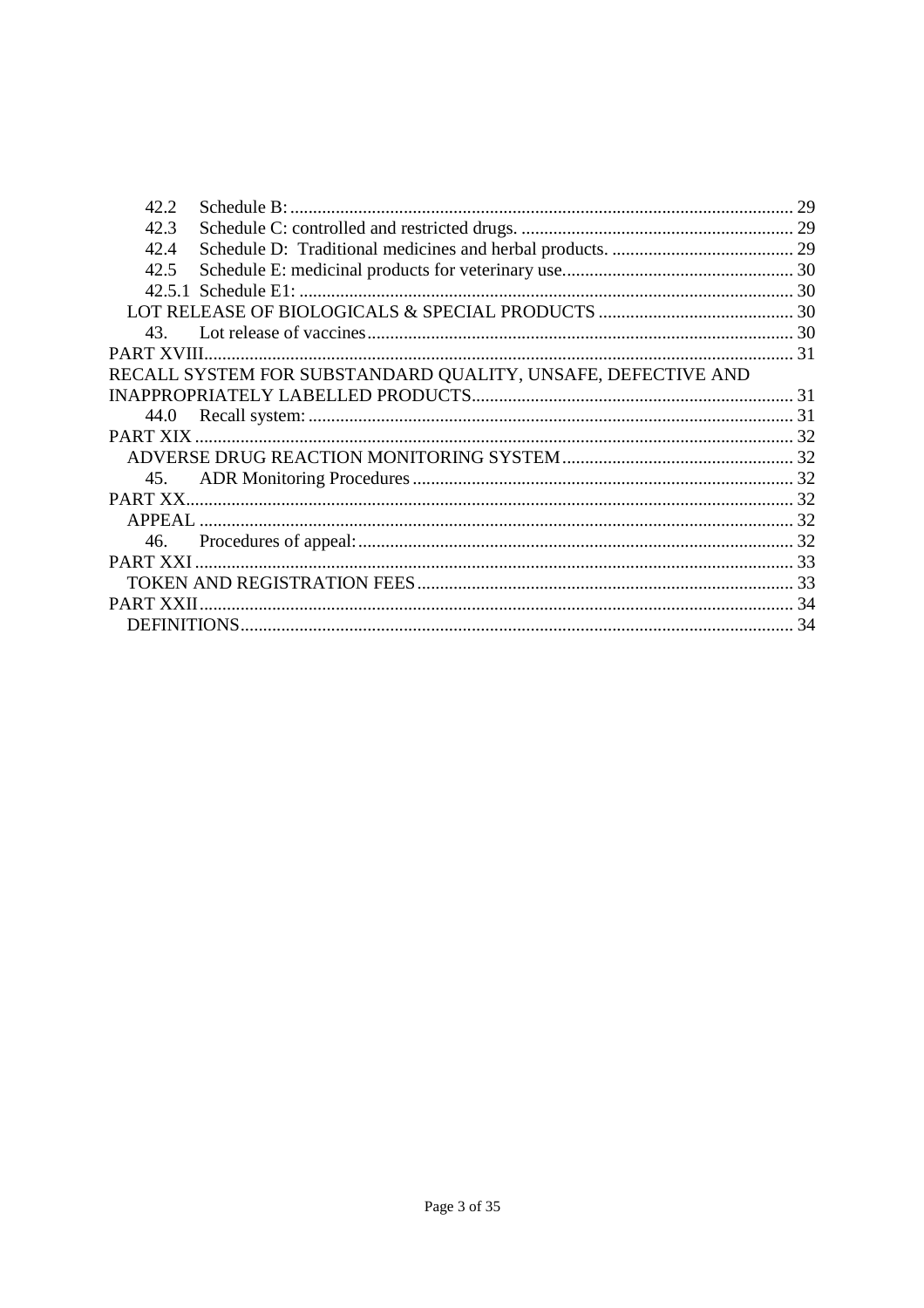# **SECTION A - RULES AND REGULATIONS**

In the exercise of powers conferred to the Bhutan Medicines Board under Chapter II, Section 5.2 of the Medicines Act of the Kingdom of Bhutan 2003, the Board for the purpose of giving effect to the provisions of the Act, makes the following medicines regulations: -

# **PART I**

# **PRELIMINARY**

# **1. Short Title, Commencement and Extent:**

# **1.1 Short Title:**  These Regulations shall be called the **MEDICINES RULES AND REGULATIONS, KINGDOM OF BHUTAN 2005.**

# **1.2 Commencement:**

- 1.2.1 These regulations shall come into force on the  $3<sup>rd</sup>$  day of the 9<sup>th</sup> month of the Bhutanese calendar corresponding to the  $6<sup>th</sup>$  day of  $10<sup>th</sup>$  month of 2005.
- 1.2.2 The Chairman of the Board may by public notification: Appoint different commencement dates for different products; Appoint different commencement dates for different provisions of these Regulations.
- **1.3 Extent:**  It shall extend to the whole Kingdom of Bhutan.

# **2. Repeal, Interpretation and Authoritative Text:**

## **2.1 Repeals:**

- 2.1.1 Upon coming into force of the Regulation, any existing regulation in the country pertaining to the subject matters addressed by this Regulation shall be dealt with this Regulation.
- 2.1.2 Not withstanding the repeal in Clause 2.1.1, anything done or any action taken before coming into force of this Regulation shall be deemed to have been done or taken under such regulations.

## **2.2 Interpretation:**

In the Regulation, unless the context indicates otherwise, the singular shall include the plural and masculine shall include the feminine.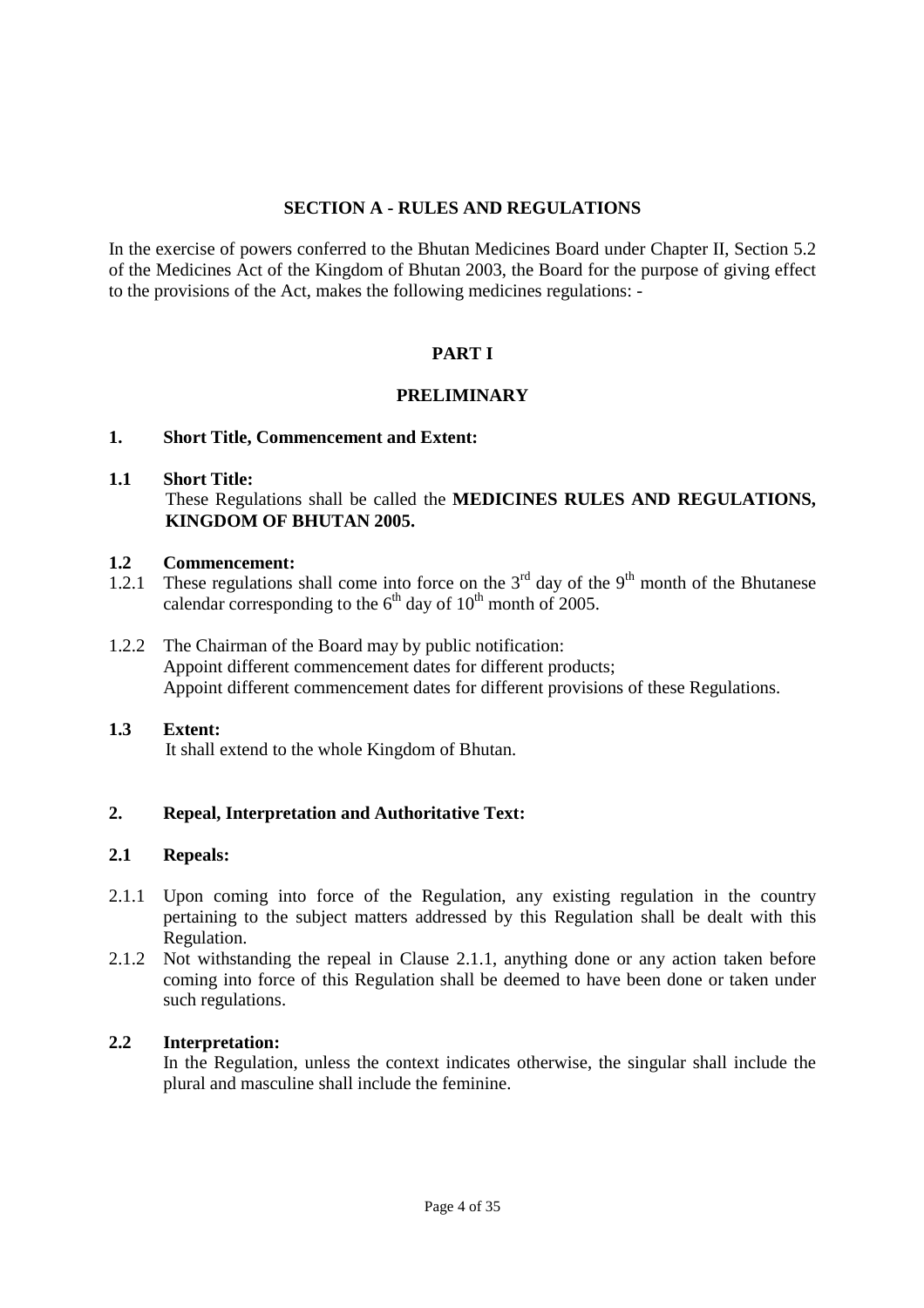# **2.3 Authoritative Text:**

In case of conflict in the interpretation of the Regulation between English and Dzongkha, the matter shall be interpreted by the Board.

# **PART II**

# **PROCEDURES AND FUNCTIONS OF THE BOARD, DRUGS TECHNICAL ADVISORY COMMITTEE, DRUG REGULATORY AUTHORITY AND DRUG TESTING LABORATORY**

## **3. Procedures for the Board:**

- 3.1 The Board shall consist of members as listed under Section 4.2, Chapter II of the Act.
- 3.2 In absence of the Chairman, the Vice-Chairman of the Board shall convene the meeting.
- 3.3 The Board members shall not fail to attend more than two consecutive meetings. Should any member of the Board fail to attend three consecutive Board meetings the said member shall submit a written explanation to the Board.
- 3.4 The Board shall exercise the powers and functions stated under Section 5 and Section 6, Chapter II of the Act respectively; and
- 3.4.1 The Board may delegate the authority to the Drug Regulatory Authority to carryout the functions of the Board prescribed under the provisions of the Act;
- 3.4.2 The Board may revise the prescribed fees from time to time as and when necessary;
- 3.4.3 The Chairman of the Board, at any time, on disciplinary grounds and abuse of power, may suspend or terminate any member of the committees constituted under the provisions of the Act and the Board shall appoint another appropriate person to replace the member who vacates the post before the completion of his term on resignation or death or any other valid reason and such person shall serve for the remaining term of the membership;
- 3.4.4 The Board shall recommend the qualification and experience requirements of technical personnel to be appointed by the Royal Government in the Drug Regulatory Authority, Drug Testing Laboratory and any committees established under the Board;
- 3.4.5 The Board shall recommend the Royal Government for appropriate disciplinary action as per the existing Government rule and regulations, against any technical personnel appointed under the provisions of this Act by the Government, if the Board is so convinced of the incompetence of the said personnel or his failure to perform duties, or professional misconduct, or found abusing his power or position.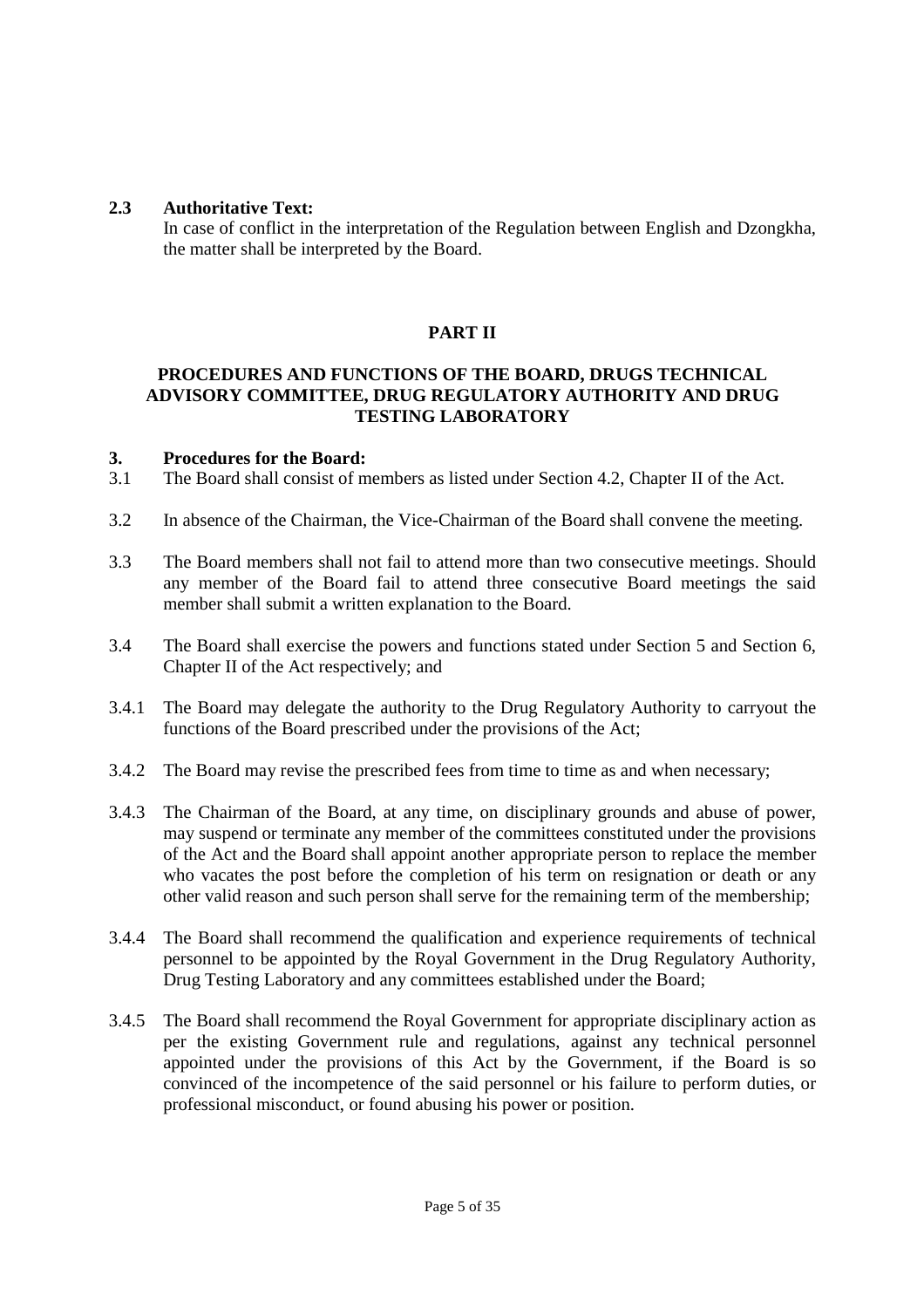# **4. Procedures for the Drugs Technical Advisory Committee:**

# **4.1 Membership:**

- 4.1.1 The Committee shall constitute of the members as stated under Section 9.1, Chapter II of the Act;
- 4.1.2 The Committee may recommend the Board to appoint experts as temporary members to address specific technical areas as and when required;
- 4.1.3 The members shall attend the meeting in person. If the member fails to attend three consecutive meetings, he shall forfeit the membership unless otherwise a valid explanation is submitted to the Board;
- 4.1.4 The Chairmanship of the Committee shall be rotated on an annual basis among the members (a), (b), (g) and (h) constituted under Section 9.1 of the Act and the nomination shall be based on the consensus of the members;
- 4.1.5 The Member Secretary of the Committee shall be nominated from among the members and shall serve in the post till the end of his term unless otherwise suspended or terminated and maintain records of the meetings, which shall be retained for a period of five years and important documents could be stored in electronic form;
- 4.1.6 The logistics for convening DTA Committee meetings shall be organized by the Authority.

## **4.2 Terms of reference:**

- 4.2.1 To provide advice to the Board on all technical areas related to registration of medicinal products and other technical matters as and when required by the Board;
- 4.2.2 The Committee may recommend the Board to call any relevant person from any agency to attend the meetings of the Committees and to the board to provide technical information or other relevant articles related to the subject of the meetings;
- 4.2.3 The remuneration for attending the Committee meetings shall be as per the existing Government rules and regulations;
- 4.2.4 The members shall maintain the confidentiality and privacy of technical information and shall not disclose any important decision of the meetings and ensure fair and just evaluation of the technical documents as and when done.

# **5.0 Functions of the Drug Regulatory Authority:**

The Drug Regulatory Authority established under Section 10 of the Act shall carryout the functions as per the powers delegated by the Board as under: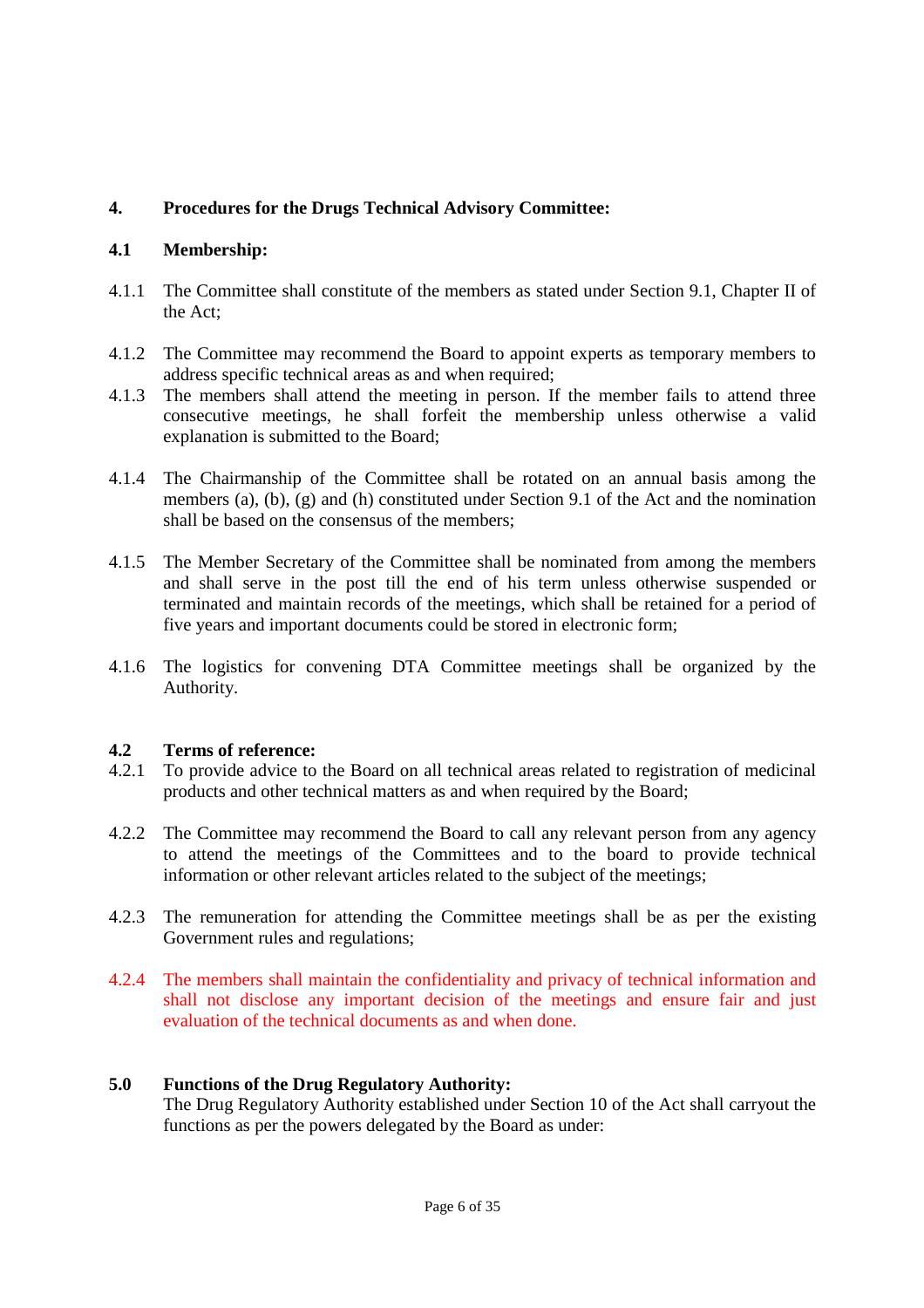- 5.1 Authorization for licensing for manufacture, sale, import, export and distribution of medicinal products;
- 5.2 Registration of medicinal products and Competent Persons for sale, manufacture and distribution of medicinal products;
- 5.3 Inspection of premises for manufacture, sale and distribution of medicinal products;
- 5.4 Control prices of medicinal products;
- 5.5 To obtain and receive all such evidence, written or oral and to examine all such persons involved and in witness of violations of the provisions of the Act.
- 5.6 The employees of the Authority shall maintain highest level of integrity and confidentiality of all the clients and their technical information and shall not have improper associations, not be a party to false pretences, forgery, fraud and counterfeiting.

# **6.0 Functions of the Drug Testing Laboratory:**

The Drug Testing Laboratory established under Section 12.1 of the Act shall carryout the following functions:

- 6.1. Testing of samples forwarded by the Authority;
- 6.2. Submit drugs test reports to the Board and Authority;
- 6.3. Develop standard sampling procedures for the Authority and the Laboratory.
- 6.4. All reports submitted shall be as per the format (Form XIA and Form XIIA) prescribed in the Regulation.
- 6.5. The testing and analysis of drugs shall be carried out as per the good laboratory practices and standard sampling procedures.
- 6.6. The Drug Testing Laboratory shall have the privilege to deposit the drug testing results to the Court of Law as and when required.
- 6.7. The employees of the Drug Testing Laboratory shall maintain integrity and confidentiality of technical information and shall not have improper associations, not manipulate the results and practice forgery.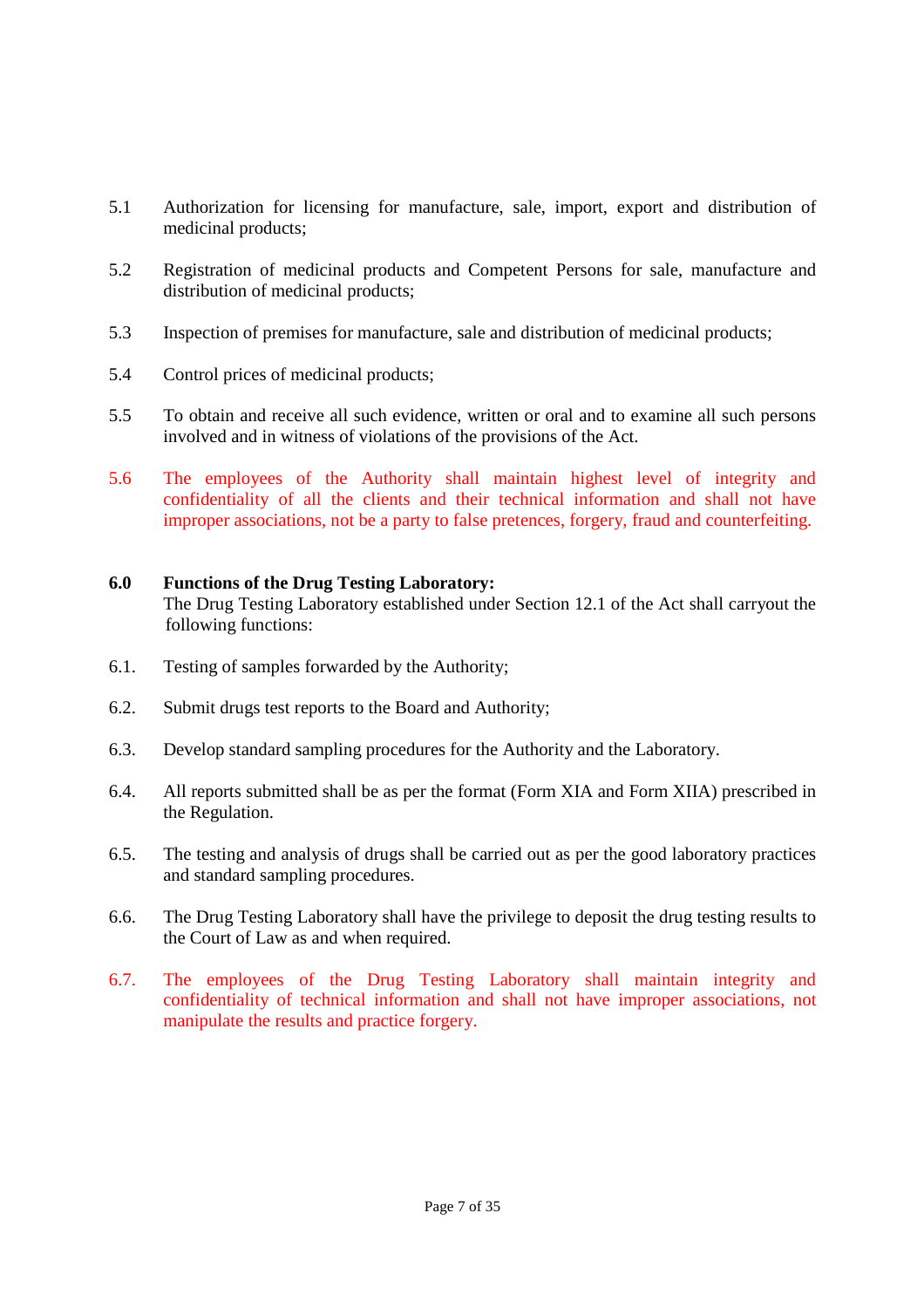# **PART III**

# **REGISTRATION OF MEDICINAL PRODUCTS**

### **7. Application for Registration:**

- 7.1 The application for registration of the product shall be made along with the required documents during the notified period, in Form I, accompanied by a token fee for product registration dossier assessment (refer part XXI).
- 7.2 The documents required for registration should be in English or *Zhungkha* and submitted in bond form in A4 size paper.
- 7.3 The documents for registration shall be accepted only if they are complete and as per specifications.
- 7.4 Separate applications shall be made in respect of different formulation of same medicinal product.

#### **8. Award of registration certificate:**

- 8.1 The registration certificate shall be issued in Form IA.
- 8.2 The registration certificate may be issued within 30 days from the date of receipt of complete documents unless otherwise a longer period is required in case of which the party will be notified.
- 8.3 The registration of a product shall be valid for a period of three years and shall be specified in the certificate.
- 8.4 A specified quantity (annexed) of sample along with the unit price of the product to be registered must be submitted along with the application and other documents as prescribed under Clause 9.
- 8.5 The Authority may, in the interest of public safety, reject the registration of any product.
- 8.6 The medicinal products used in *gSo-ba Rig-pa* will be registered using the following criteria till such time a revised registration criteria is notified by the Board:
	- 8.6.1 Submit master formulation along with the abstract of the text of *gSo-ba Rig-pa* and sample packaging material, label and sample of the product;
	- 8.6.2 Submit quality control certificate from the authorised agency designated for the purpose by the Royal Government.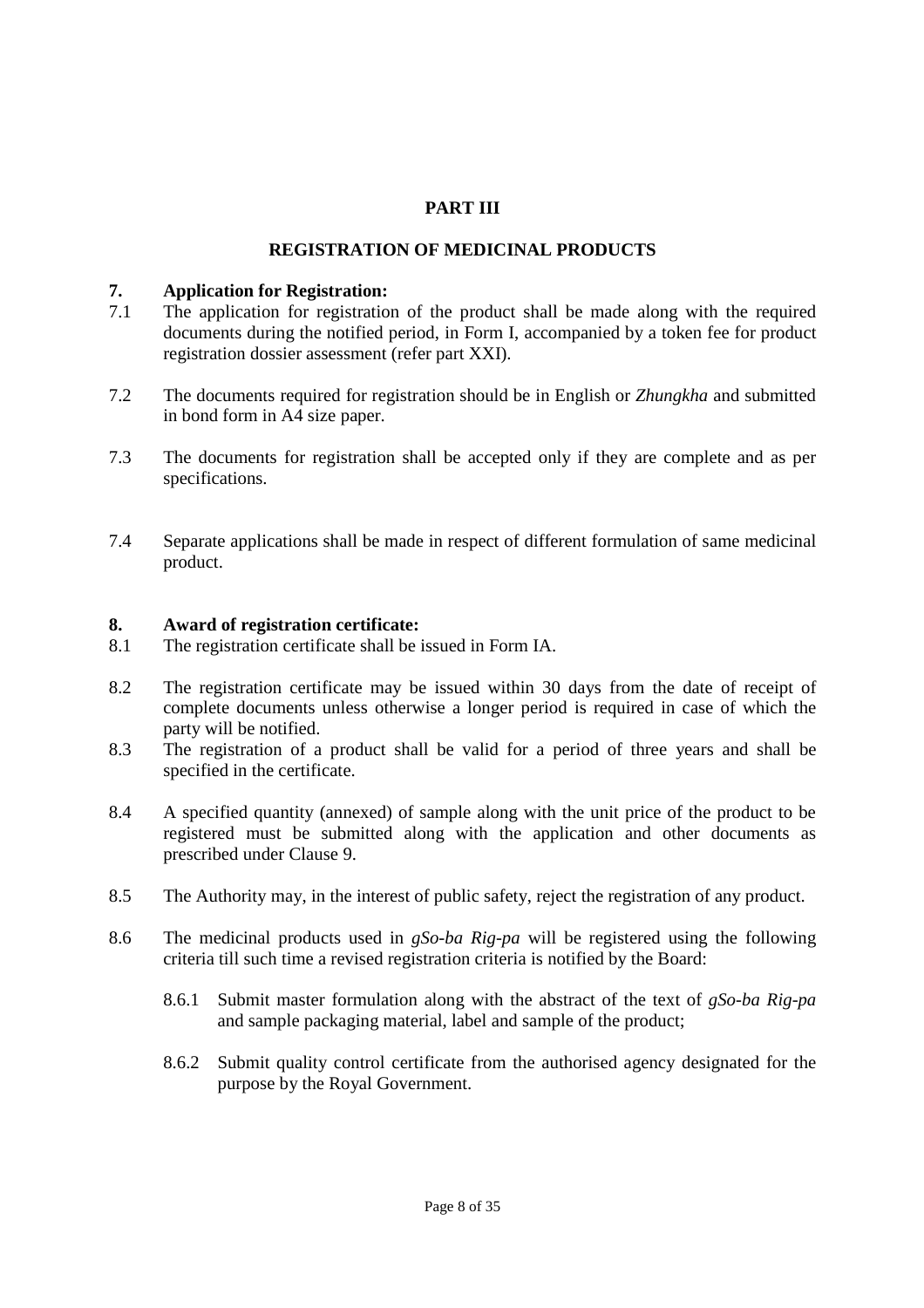8.7 The traditional medicines other than those used in *gSo-ba Rig-pa* shall be registered as per the registration document developed by the Sub-Committee for Traditional Medicines constituted by the Board under Section 5.11 of the Act.

# **9. Documents for registration of medicinal products.**

All the other medicinal products not falling under Clause 8.6 and 8.7 above shall be registered with the following criteria:

## **9.1 General Documents:**

- 9.1.1 Company profile
- 9.1.2 cGMP certificate
- 9.1.3 Manufacturing licence
- 9.1.4 WHO Model Certificate of Pharmaceutical Product
- 9.1.5 Free Sale Certificate
- 9.1.6 Summary of product information sheet
- 9.1.7 Letter of authorization from the manufacturer for registration (in case of registration by a dealer)
- 9.1.8 Dealership certificate (in case of registration by a dealer)
- 9.1.9 Credentials of the dealer
- 9.1.10 Product sample
- 9.1.11 Price structure

## **9.2 Pharmaceutical Documents**

- 9.2.1 Name of drug, its composition, physico-chemical properties of active and inactive ingredients
- 9.2.2 Analytical method for identification of active substance and excipients
- 9.2.3 Manufacturing process for the product
- 9.2.4 List of raw material and specifications
- 9.2.5 QC procedure and report on raw materials
- 9.2.6 Finished product specifications
- 9.2.7 Disintegration and dissolution profile
- 9.2.8 Analytical method for the finished product
- 9.2.9 Certificate of analysis
- 9.2.10 Stability test report for Zone IV
- 9.2.11 Packaging specifications
- 9.2.12 Specimen of package, label and package insert
- 9.2.13 QC procedure and report on label and package

# **9.3 Pharmacological Documents:**

- 9.3.1 Data on basic pharmacological and microbiological studies
- 9.3.2 Toxicity data \*
- 9.3.3 Teratogenicity data \*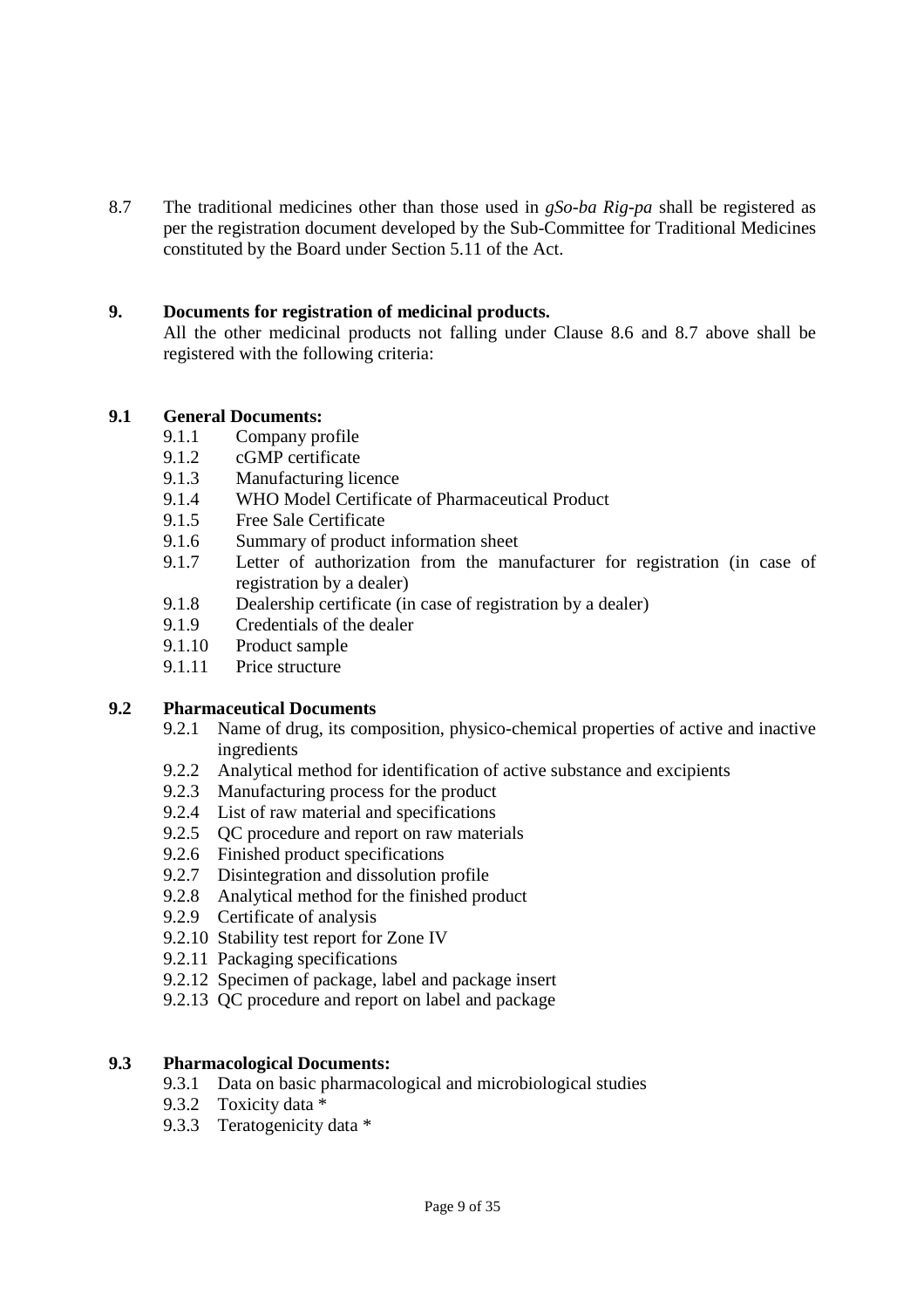- 9.3.4 Mutagenicity data \*
- 9.3.5 General pharmacology
- 9.3.6 Pharmaco-kinetics data
- 9.3.7 Data on clinical studies Phase I, Phase II, Phase III & Phase IV \*
- 9.3.8 Clinical pharmaco-kinetics \*
- 9.3.9 Bio-availability and bio-equivalence data (in case of generic drugs)
- 9.4 The pharmacological documents marked with asterisk (\*) shall be applicable only for registration of new molecules or new formulation of old molecules or molecules with very little post-marketing experience.
- 9.5 All the documents listed under 9.1, 9.2 and 9.3 of Clause 9 shall be submitted either in original or in copies attested by the relevant control authorities.
- 9.6 Not withstanding the conditions stated above under Clause 9, some products may be registered with some exceptions considering the national needs.
- 9.7 Wherein there is a proof of the product being already registered in a developed country, appropriate considerations wherever applicable may be made in the registration of the products.
- 9.8 Any person, who wishes to import any product for the purpose of research in a school of pharmacy or research or training institution or in order to obtain samples for the purpose of registration, may be exempted from the provisions of Section 16.2.1 of the Act with prior approval from the Board.

## **10. Temporary registration of drugs:**

- 10.1 Temporary registration will be granted upon request by relevant government agencies for medicinal products specially required in emergency, disease out-break and for specific needs of patients.
- 10.2 The application for such registration shall be made in Form VI with the following documents:
	- 10.2.1 Therapeutic indication details
	- 10.2.2 Free sale certificate of the product;
	- 10.2.3 Product registration certificate issued in the country of origin;
	- 10.2.4 Package specification;
	- 10.2.5 Finished product specification.
- 10.3 The registration will be granted in Form IA stamped with an authorised seal indicating so.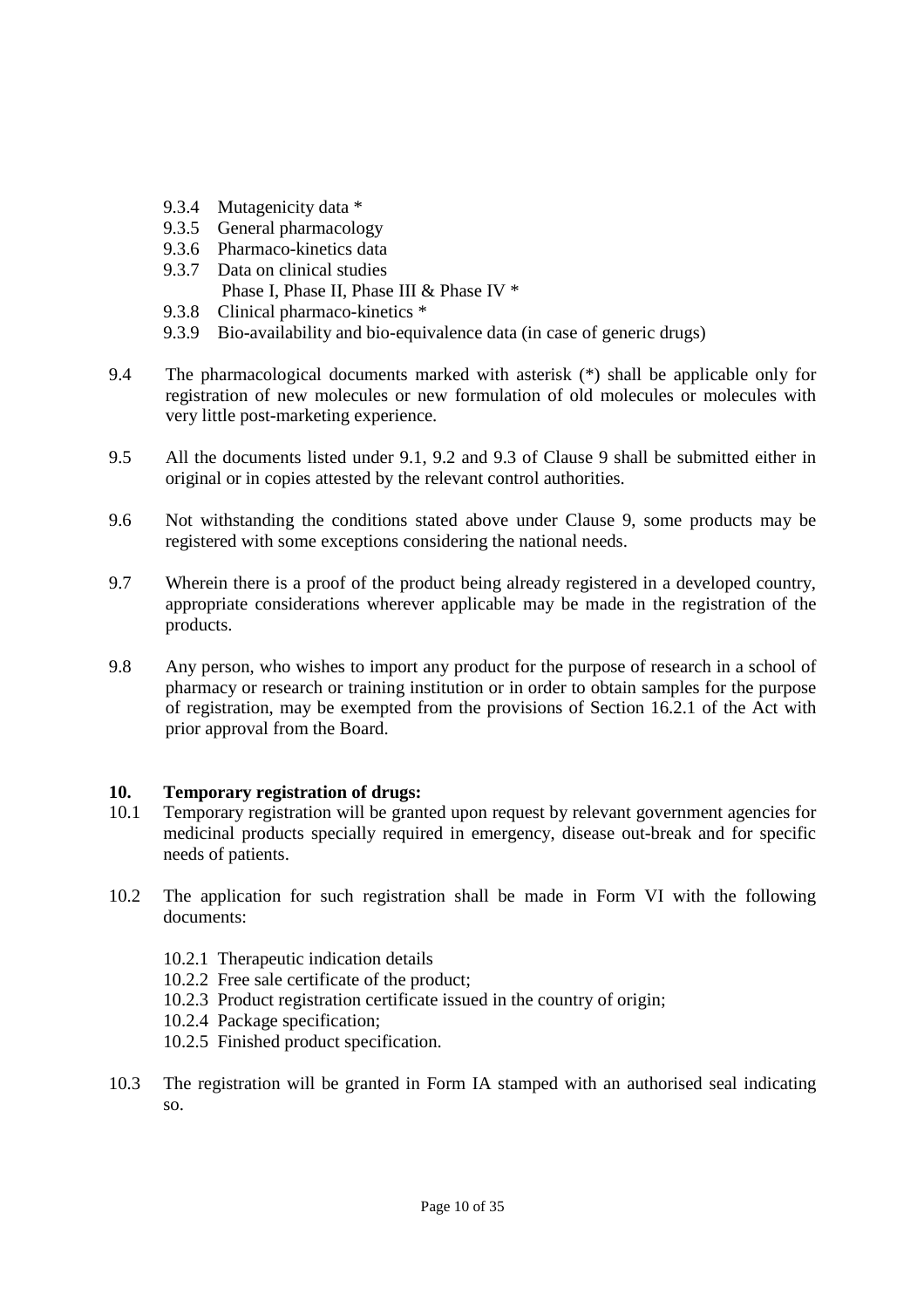10.4 The temporary registration shall be granted for duration of three months at a time with a maximum of six months.

# **11. Renewal of registration:**

- 11.1 Application for renewal should be made before three months from the date of expiry of registration.
- 11.2 A grace period shall extend to one month after the specified expiry date.
- 11.3 Defaulter shall pay a penalty of Nu. 100 per day after the expiry of grace period up to one month.

# **12. Cancellation of registration:**

The Authority shall cancel the registration of the product if:

- 12.1 Any of the conditions of registration of the product has been contravened or changed, or
- 12.2 Any report on adverse drugs reactions of serious nature have been received from relevant national or international sources, or
- 12.3 Defaulting of timely renewal beyond one month after grace period, or
- 12.4 For any other matters as specified by the Board at the time of cancellation.

## **13. Fees for registration**

- 13.1 The fees for registration of medicinal products shall be as outlined under Part XXI and will be subjected to revision from time to time.
- 13.2 The registration fee shall be paid at the time of issuance of registration certificate.
- 13.3 The Authority may charge any applicant such costs as it may incur for the purpose of carrying out laboratory investigation if and when necessary prior to registration of the product.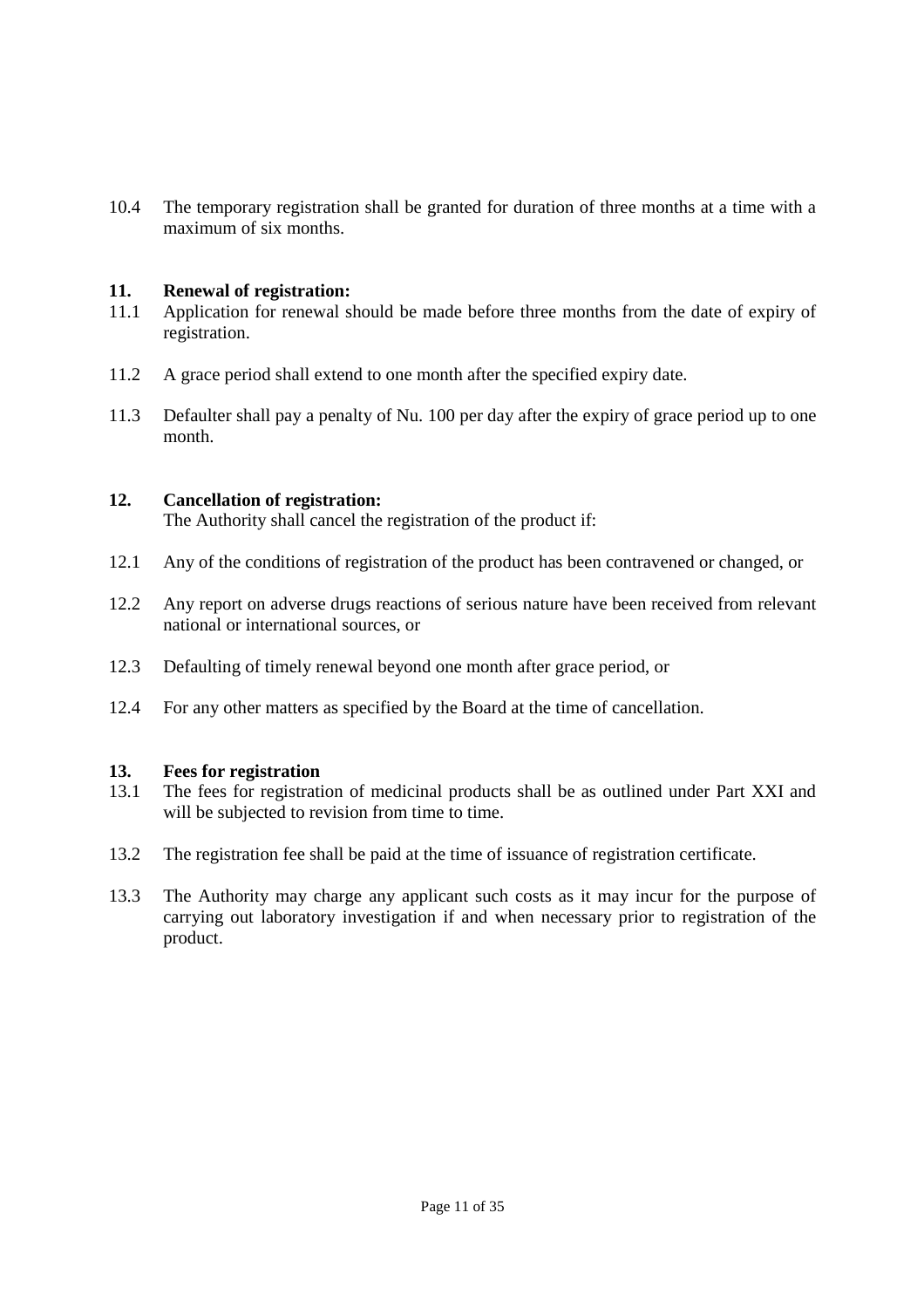# **PART IV**

## **AUTHORIZATION FOR IMPORT**

#### **14.0 Application for Import Authorization:**

- 14.1 An application for an authorization to import medicinal product shall be made to the Authority in Form II, accompanied by a token fee (refer part XXI).
- 14.2 A single application may be made and an authorization may be issued in respect of import of more than one drug manufactured by the same manufacturer.
- 14.3 Only the individual or group of individuals or organization that is authorised by the Authority shall be permitted for import of any medicinal product.
- 14.4 An import authorization for medicinal products shall be issued in Form IIA.
- 14.5 An application for special import authorization shall be made in Form VIII for import of controlled and restricted drugs under Schedule C1 and Schedule C2
- 14.6 An import authorization for controlled and restricted drugs shall be issued in Form VIIIA and valid for a single import for three months.
- 14.7 Import license shall be issued by a relevant agency only upon the presentation of the import authorization from the Authority.
- 14.8 Import authorization is not a substitute for import licence.

### **15. Conditions for issuance of import authorization:**  An import authorization shall be issued only if:

- 15.1 The applicant is either a Competent Person or has a Competent Person employed to supervise and monitor the sale and distribution of medicinal products;
- 15.2 All the necessary documents as specified in the Form II are attached along with the application;
- 15.3 The Authority is convinced that there is a licensed premise where the imported drugs will be stored before sale and distribution;
- 15.4 The applicant shall maintain records and inform the Authority of all particulars of products including product specifications, quantities imported, date of importation and to whom sold.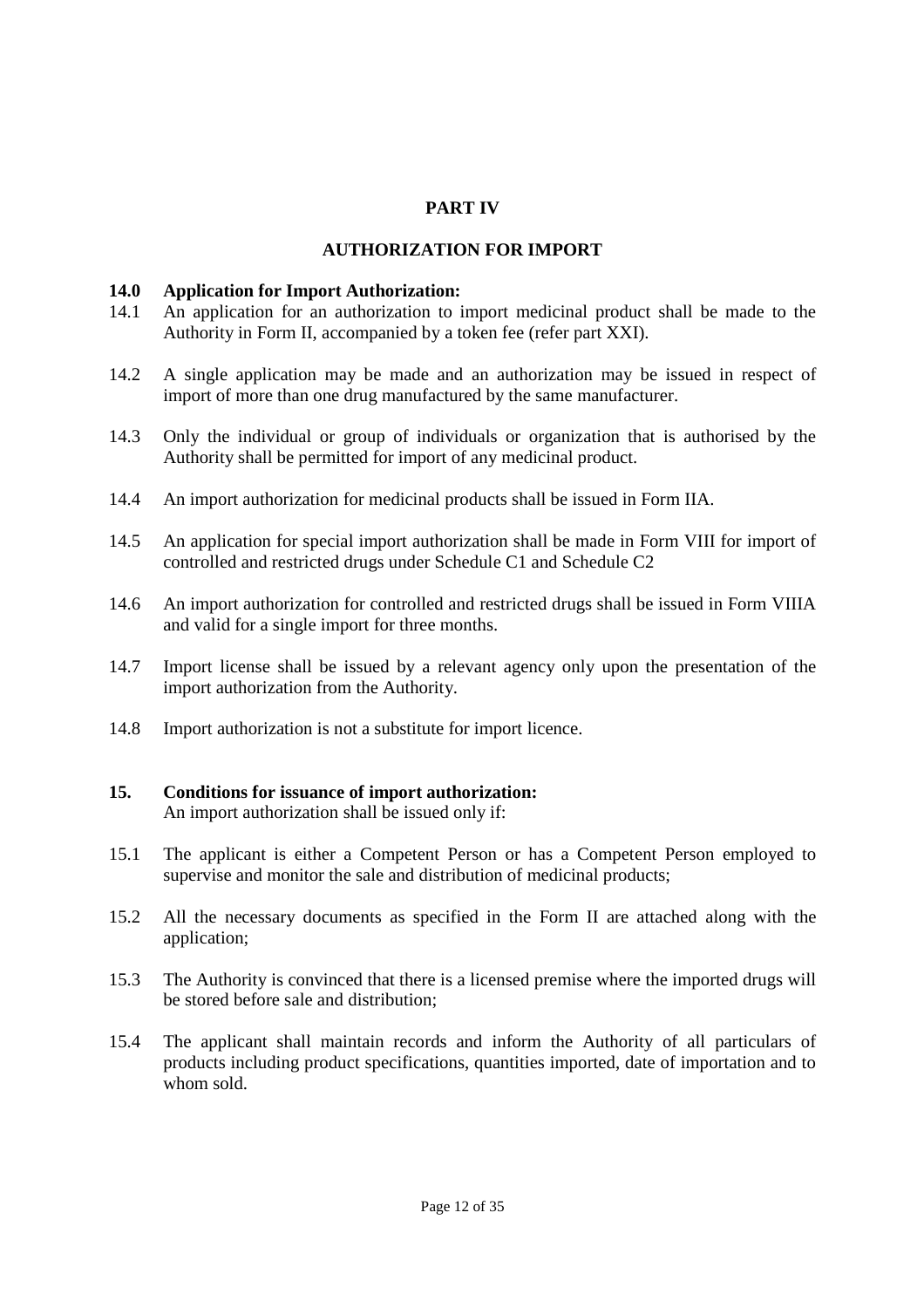- 15.5 The applicant shall provide unhindered access to an Inspector authorised by the Board or Authority to enter with or without prior notice and inspect the premises where the imported products are stored.
- 15.6 Import authorization for vaccines and biologicals shall be issued only if the conditions prescribed under schedule F of the regulation is complied with.
- 15.7 A special import licence or permit shall be issued by the relevant agencies for importation of narcotic drugs and psychotropic substances listed under Schedule C1 and Schedule C2 of the Regulation, based on the special import authorization issued by the Authority in Form VIIIA.

# **16. Import of medicines for personal use:**

- 16.1 Any person who wishes to bring into the country any medicinal product listed under schedule A, shall be allowed in a quantity not exceeding the quantity required for one month, or
- 16.2 In case of prescription drugs, the provision under Section 26 (i) of the Act shall be applicable only in case of suspected criminal activities, or
- 16.3 Any person who has a prior approval from the Authority or prescription is exempted from the requirement of an import licence; the authorization shall be issued in Form IIB.

# **PART V**

# **LICENSING FOR MANUFACTURE**

## **17. Application for Manufacturing Licence:**

- 17.1 Any person intending to manufacture a medicinal product for sale or distribution shall apply to the Authority in Form III accompanied by a token fee (refer part XXI).
- 17.2 The following documents should be submitted along with the application for provisional clearance for manufacturing:
- 17.3 Master plan;
- 17.4 Technical design and layout details of the premises;
- 17.5 List and description of intended production facilities (tablet section, capsule section, liquid formulation section, antibiotic section, etc);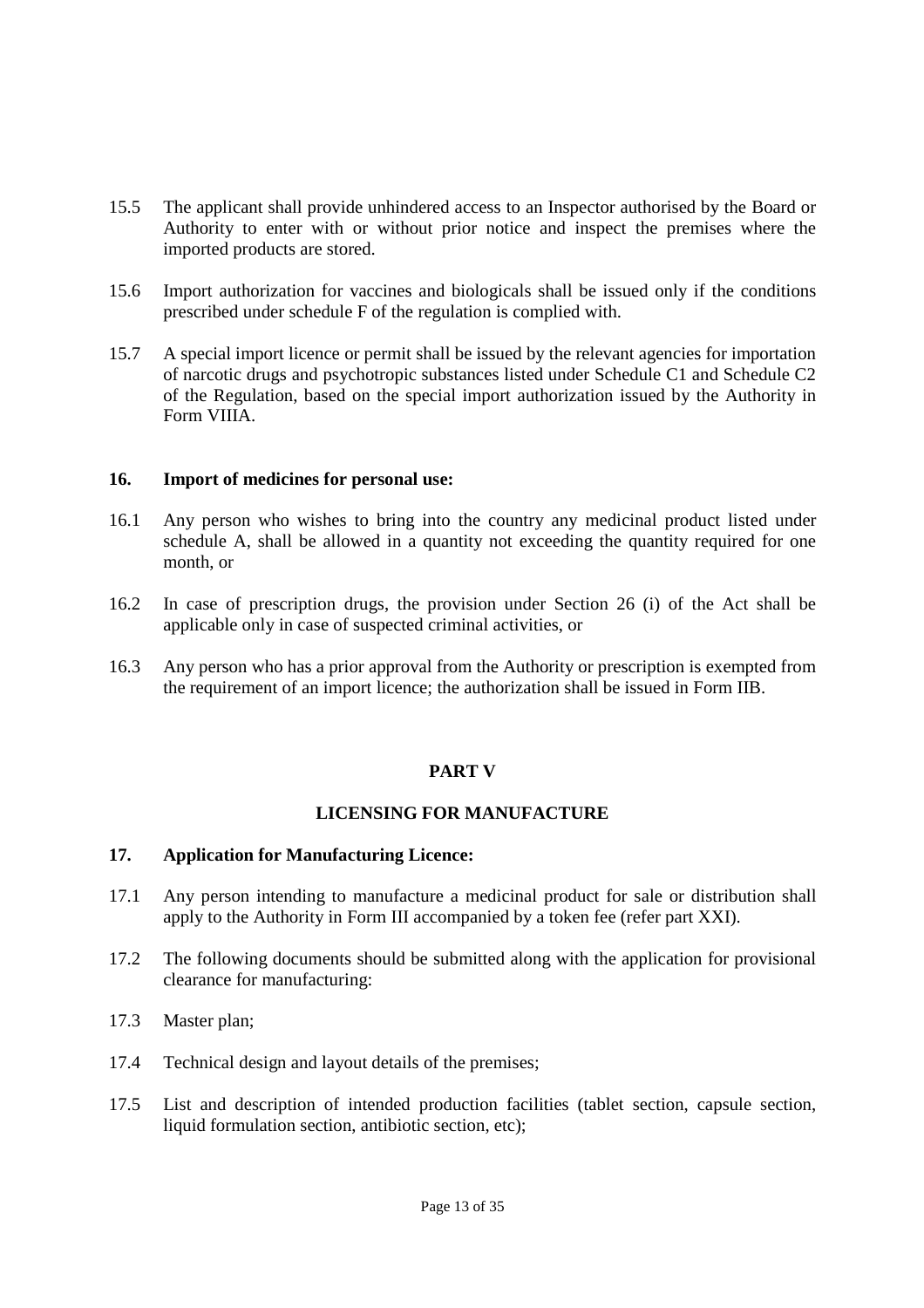- 17.6 List of technical competent persons and employees;
- 17.7 Environmental clearance certificate;
- 17.8 Waste management plan;
- 17.9 Occupational safety standards;
- 17.10 Industrial establishment clearance;
- 17.11 List of products to be manufactured.
- 17.12 Upon receipt of application for a Manufacturing Authorization with complete set of documents, the Authority shall issue provisional clearance with the condition that the Authority shall cause periodic inspection of the manufacturing premise during the construction period for compliance.
- 17.13 Upon completion of construction of the manufacturing premise the Authority shall cause inspection to verify that:
- 17.14 All equipment and facilities and other requirements as documented are complied with;
- 17.15 There is Standard Operating Procedures (SOPs) in place;
- 17.16 All the critical units such as raw material section, quarantine, production section, quality control section, documentation section and finished product section are well defined and operational.

## **18.0 Award of approval for manufacturing:**

- 18.1 The Board may accord the final approval for provisional manufacturing in Form IIIA based on recommendation of the inspection report of the Authority and shall be valid for period of one year or till the date of grant of an approval for manufacturing licence which ever is earlier.
- 18.2 The approval for manufacturing is not a substitute for a manufacturing licence.

## **19. Validity of the approval for manufacturing licence:**

19.1 The manufacturing licence shall be issued by the Ministry of Trade and Industry only upon the submission of the approval for manufacturing from the Board.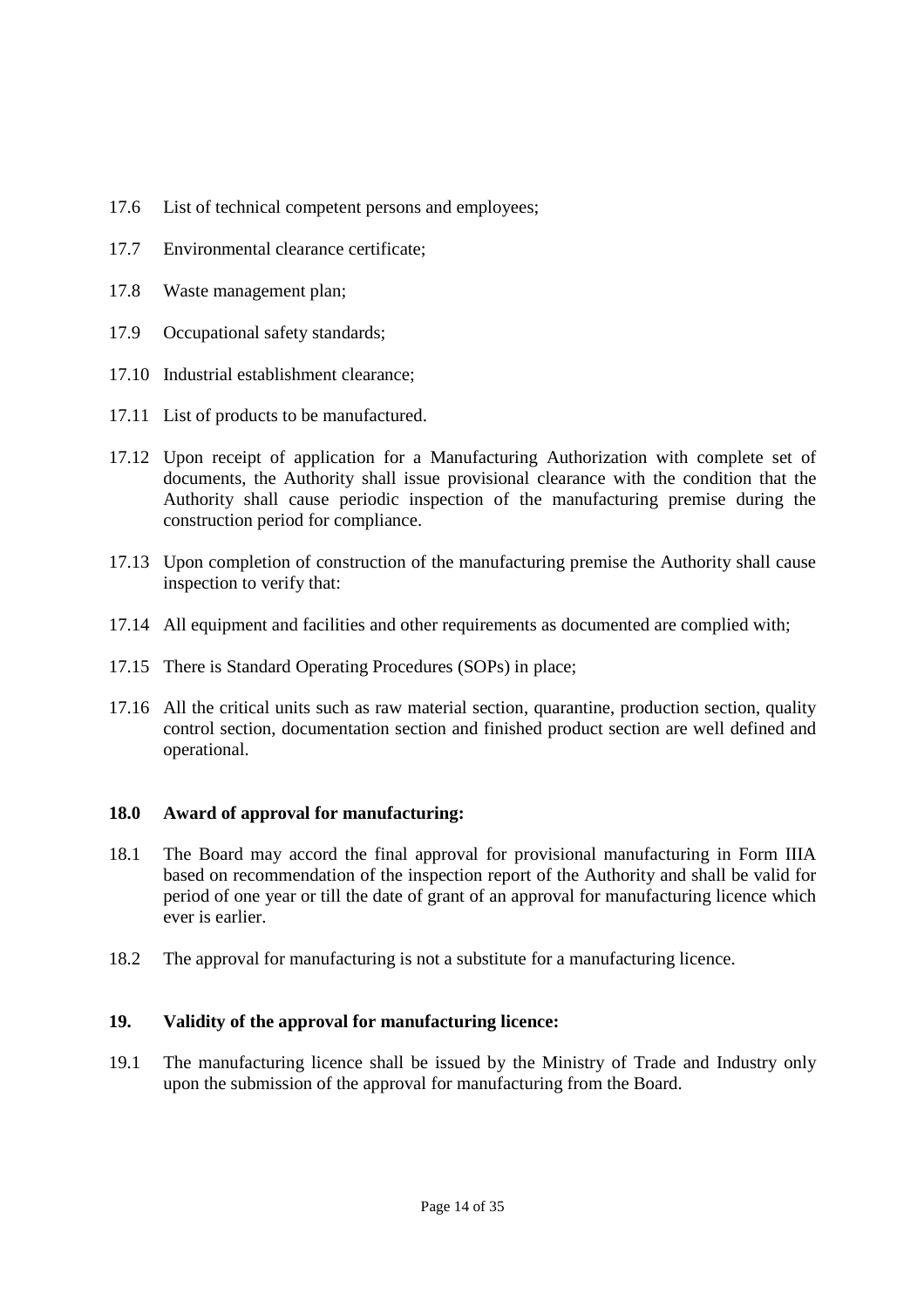- 19.2 The approval for Technical Authorization for manufacturing licence shall be issued in Form IIIB and valid for a period of one year.
- 19.3 The manufacturing premise shall be subjected to routine and ad-hoc inspection by the Authority and the manufacturing licence shall be valid only if:
	- 19.3.1 The personnel employed at various processes of manufacturing possess suitable qualifications required for their jobs and the manufacture shall be conducted under the active direction and personal supervision of the qualified Competent Person(s) approved for the purpose;
	- 19.3.2 The products manufactured, processed, packed, labelled and tested in the manufacturing premises are in accordance with the GMP standards set by the Board under Schedule M;
	- 19.3.3 There is quality control laboratory with qualified staff and appropriate equipment to carryout tests of raw materials and the finished products, and quality control unit should not be under the production unit;
	- 19.3.4 There is adequate separate storage areas for the starting, rejected or recalled, intermediate and finished product;
	- 19.3.5 The applicant shall furnish institutional development plans for the technical employees involved in the manufacture and quality control to refresh and update their knowledge and skills from time to time.

## **20. Exemption from a manufacturing licence:**

The requirement of a licence to manufacture does not apply to the dispensing, or the doing of any act falling within the definition of "manufacture", which is necessary for the dispensing of any drug for the purpose of its being used for medical treatment by the following persons and in the following circumstances:

- 20.1 A pharmacist registered by the Bhutan Medical and Health Council or a registered person working under the supervision of a registered pharmacist in a retail pharmacy;
- 20.2 A person who is working in a Government hospital or dispensary and acting in the course of his duties under the supervision of a registered pharmacist; and
- 20.3 A medical, veterinary doctor or a *Drungtsho* registered by relevant agencies, if the drug in question is for the use of such doctor or of his patients.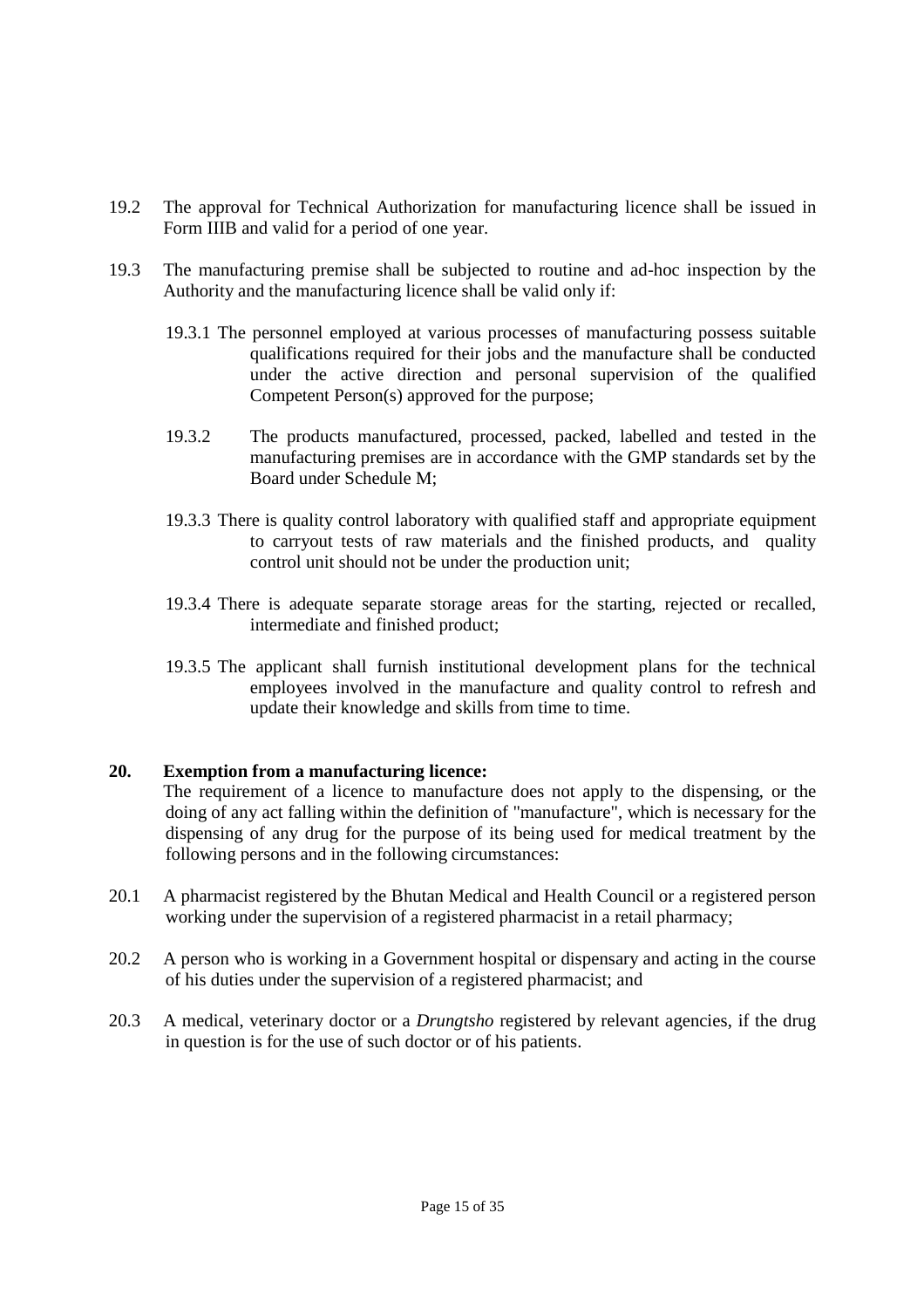# **PART VI**

# **TECHNICAL AUTHORIZATION FOR SALE**

## **21.0 Application for Technical Authorization for Sale:**

- 21.1 An application for technical authorization to sell by retail or by wholesale shall be made in Form IV, accompanied by a token fee (refer part XXI).
- 21.2 The applicant shall submit the following documents along with the duly filled application form:
- 21.3 Registration certificate from the Medical and Health Council;
- 21.4 Certificate of registration as Competent Person issued by the Authority for the applicant or of the employee(s) who shall sell the medicinal products; provided the applicant is not over 60 years of age and on producing the following documents:
- 21.5 Valid security clearance;
- 21.6 Copy of citizenship identity card;
- 21.7 Medical Fitness Certificate;
- 21.8 Categories of products.
- 21.9 Technical Authorization for Sale shall be issued in Form IV and shall be valid till the validity of license issued by the Ministry of Trade & Industry, in case the competent person is the license owner
- 21.10 Technical authorization for sale by retail or wholesale is not a substitute for a licence for sale.

## **22. Validity of technical authorization for sale:**

The technical authorization for sale by retail or wholesale shall be valid for a period of 1(one) year if a licence is obtained and the pharmacy/business operational, unless otherwise suspended or revoked by the Authority.

## **23. Renewal of authorization for sale:**

The Authority shall renew the technical authorization annually and the application for licence shall made to the Ministry of Trade and Industry through the Authority.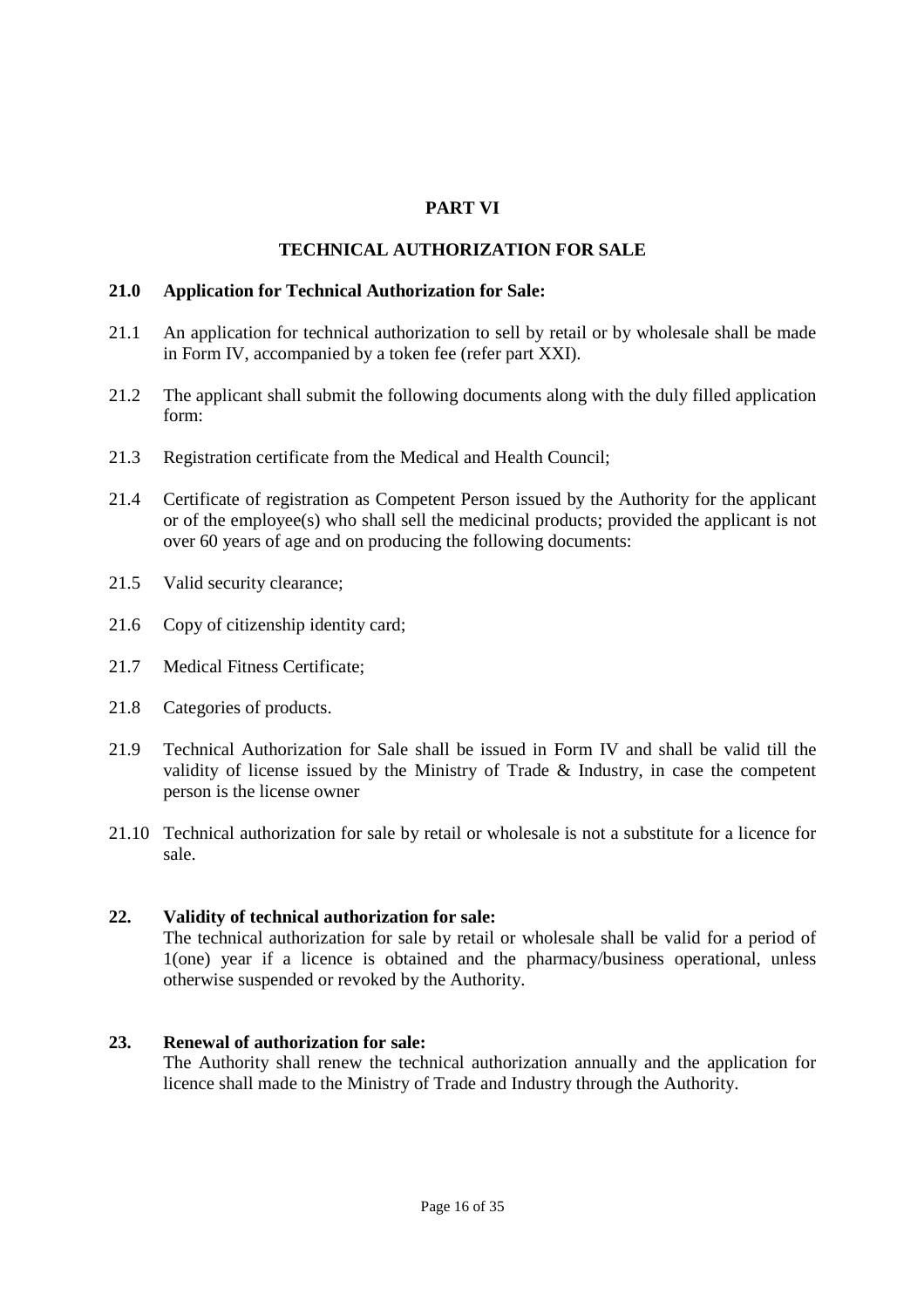## **24. Duties of a licensee and conditions to be observed:**

- 24.1 The sale of medicinal products shall be conducted under the supervision of a Competent Person certified by the Authority for the specific premise.
- 24.2 The licensee shall inform the Authority of any changes in the ownership, location of premise and change of Competent Person.
- 24.3 The licensee shall conform to the conditions laid down by the Board from time to time.
- 24.4 The licensee shall fulfil the following requirements of pharmacy premises:
- 24.4.1 A green cross sign along with an inscription "Pharmacy" written both in English and *Zhungkha*, shall be prominently displayed and visible at night in front of the sale premises;
- 24.4.2 The premises of pharmacy should be separated from rooms for residential use and should be clean and hygienic. The premises should be structurally sound, dry, well lit and ventilated and, of sufficient dimensions to allow the goods in stock, especially medicaments to be kept in a clearly visible and appropriate manner;
- 24.4.3 The furniture and apparatus in a pharmacy should be suitable to the uses for which they are intended and appropriate to the size and requirements of the establishment.
- 24.5 Different categories of drugs should be segregated from others and stored under appropriate conditions:
- 24.5.1 Drugs, chemicals and medicaments should be kept in a room appropriate to their properties and in such special containers as will prevent any deterioration of the containers or the contents kept in them;
- 24.5.2 Restricted and controlled drugs wherever applicable, should be kept separately under lock and key;
- 24.5.3 Every container should bear a label of appropriate size, easily readable with names of medicaments as given in the Pharmacopoeias;
- 24.5.4 The medicines should be separated from the other goods such as cosmetics and sanitary items;
- 24.5.5 Veterinary drugs, herbal preparations and health products should be kept separately;
- 24.5.6 Vaccines, biologicals and laboratory reagents should be stored under appropriate cold chain conditions and separated from each other.
- 24.6 A separate suitable place is required for compounding of drugs in Hospitals.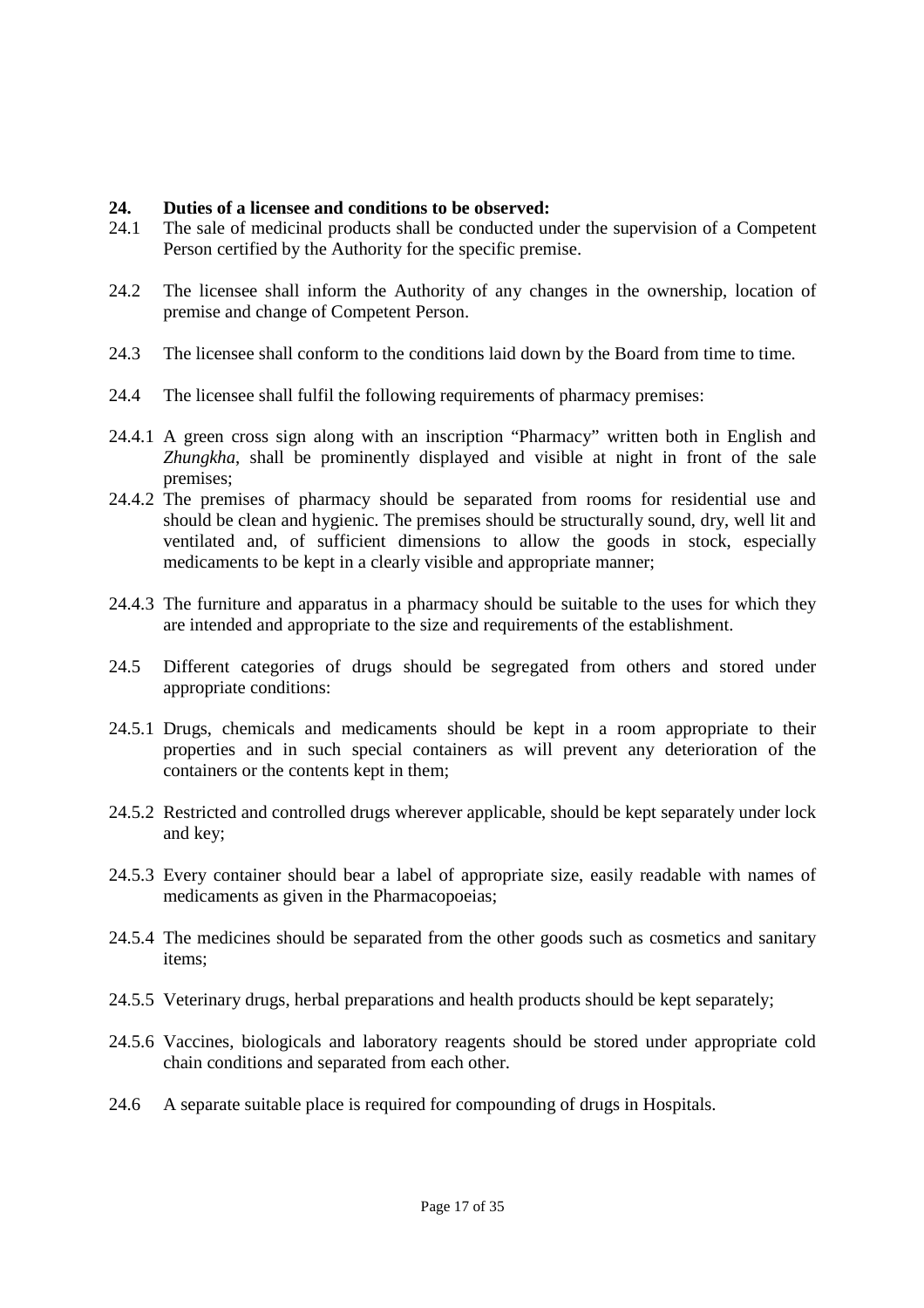- 24.7 The business hours of the pharmacy shall be clearly written in both English and *Zhungkha* and displayed at a conspicuous place in the premise.
- 24.8 The Competent Person working in Pharmacy should wear a clean white lab coat at all times at the work place and should also have a name tag on him.
- 24.9 In absence of a Competent Person due to any reasons, with prior written approval from the Authority, the licensee shall make an alternative arrangement for another competent person or otherwise, the pharmacy should remain closed.

## **25. Conditions for sale of medicinal products:**

- 25.1 No prescription is required for sale of medicinal products listed under Schedule A.
- 25.2 Medicinal products listed under Schedule B, C1, C2, D2, E2 and F shall be sold only on presentation of a prescription from a registered medical or veterinary doctor or a *Drungtsho* or other authorised relevant personnel. The prescription should bear the signature, name and seal of the registered doctor or *Drungtsho* or other authorised relevant personnel.

### **26. Duties of Competent Person:**

- 26.1 The name of the patient, name of the prescriber, date of sale, name, quantity, expiry date, batch number and price of medicines should be clearly mentioned on the cash memo.
- 26.2 The prescription should be stamped with a seal of the Pharmacy while dispensing the medicines.
- 26.3 Wherever applicable, patient or customer details should be maintained in the format prescribed for the purpose in case of Schedule "C1 and C2" drugs.
- 26.4 Copies of the prescription should be serially numbered as per the list in the format and maintained for a period of 3 (three) years for sale of drugs under Schedule C1 and Schedule C2, wherever applicable.
- 26.5 The Competent Person shall not manipulate the figures and information.
- 26.6 If the proprietor of a pharmaceutical company or the retail pharmacy wishes to change the ownership, the person shall apply to the Authority in writing in Form IV – 1 and the clearance for the same shall be issued in Form  $IV - 1$  A and the Ministry of Trade and Industry shall make the relevant changes in the ownership upon submission of the clearance for change issued by the Authority.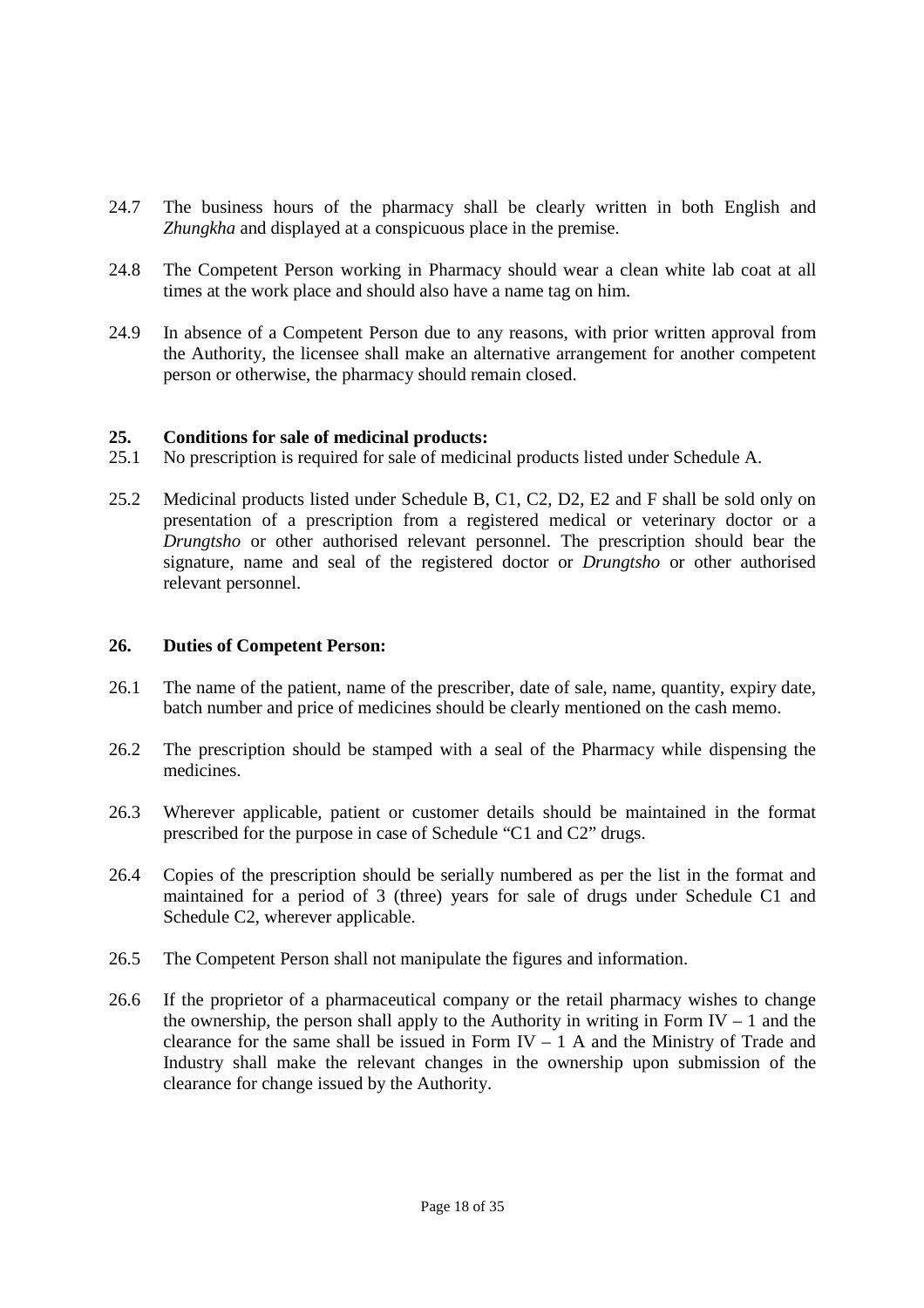# **PART VII**

# **AUTHORIZATION FOR EXPORT**

#### **27.0 Application for Export Authorization:**

- 27.1 An application for an authorization to export medicinal product shall be made to the Authority in Form V, accompanied by a token fee.
- 27.2 A single application may be made and an authorization may be issued in respect of export of more than one drug manufactured by the same manufacturer.
- 27.3 Only the individual or group of individuals or organization that is authorised by the Authority shall be permitted for export of any medicinal product.
- 27.4 An export authorization for medicinal products shall be issued in Form VA.
- 27.5 Export license shall be issued by a relevant agency only upon the presentation of the export authorization from the Authority.
- 27.6 Export authorization is not a substitute for export licence.
- 28. Conditions for issuance of export authorization: An export authorization shall be issued only if:
- 28.1 The list of products to be exported are manufactured under a valid licence in Bhutan;
- 28.1 All the necessary documents as specified in the Form V are attached along with the application;
- 28.2 The Authority is convinced that there is a licensed premise where the exported drugs will be stored before export;
- 28.3 The applicant shall maintain records and provide the Authority with all particulars of products including product specifications, quantities exported, date of exportation as and when asked.
- 28.4 The applicant shall provide unhindered access to an Inspector authorised by the Authority to enter with or without prior notice to inspect the premises where the exported products are stored.
- 28.5 The Authority may reject the export of any medicinal product or raw materials for reasons specified at the time of rejection (see Section 23.3 of the Act).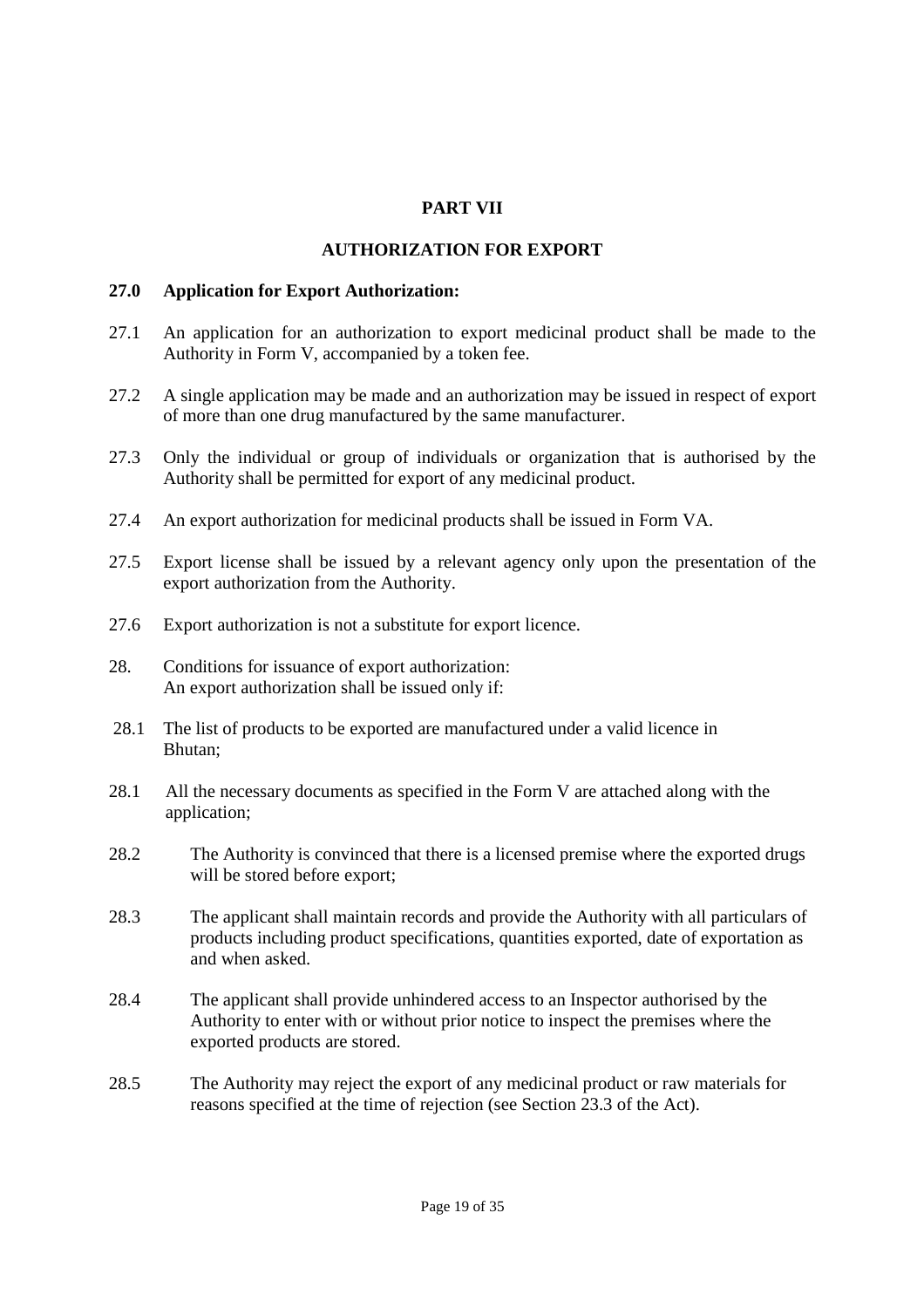28.6 The Ministry of Trade and Industry shall issue export licence based on the export authorization.

## **PART VIII**

## **DUTIES OF DRUG INSPECTOR AND PROCEDURES FOR INSPECTION**

### **29. Duties of the Drug Inspector:**

- 29.1 The Drug Inspector empowered under Section 15.1 of the Act shall inspect premises for sale and manufacture of medicinal products subject to the instructions of the Authority, following the prescribed procedures. An Inspector shall:
- 29.1.1 Satisfy himself that the conditions of the licenses are being observed;
- 29.1.2 Procure and send for test or analysis if necessary, sample of imported packages suspected of containing medicinal products in contravention of the provisions of the Act. A detention memo shall be served in Form X not to dispose off any stock of such product for a specified period; and the remaining products shall be sealed by both the parties;
- 29.1.3 Investigate any compliant made to him in writing with full name and address;
- 29.1.4 Maintain record of all inspections made and actions taken by him in the performance of his duties including the taking of samples, seizure of stocks and to submit copies of such records to the Authority;
- 29.1.5 Make such inquiries and inspections as may be necessary to detect sale of medicinal products in contravention of the Act.
- 29.2 An inspector shall not without the sanction in writing from the Authority disclose any information acquired by him in the course of his official duties, except when required by the court of law and for official business.
- 29.3 The Inspector must ensure that the sample of medicinal products taken for test or analysis are appropriately packed, fastened, sealed, stored and transported in accordance with the instructions specified on the label of the medicinal products.
- 29.4 The sample shall be considered as appropriately fastened and sealed if it is packed in a container or package that is marked with the name and address of the person and premises from where the sample was taken so as to prevent the opening of the vessel and the removal of the name and address, without breaking the seal.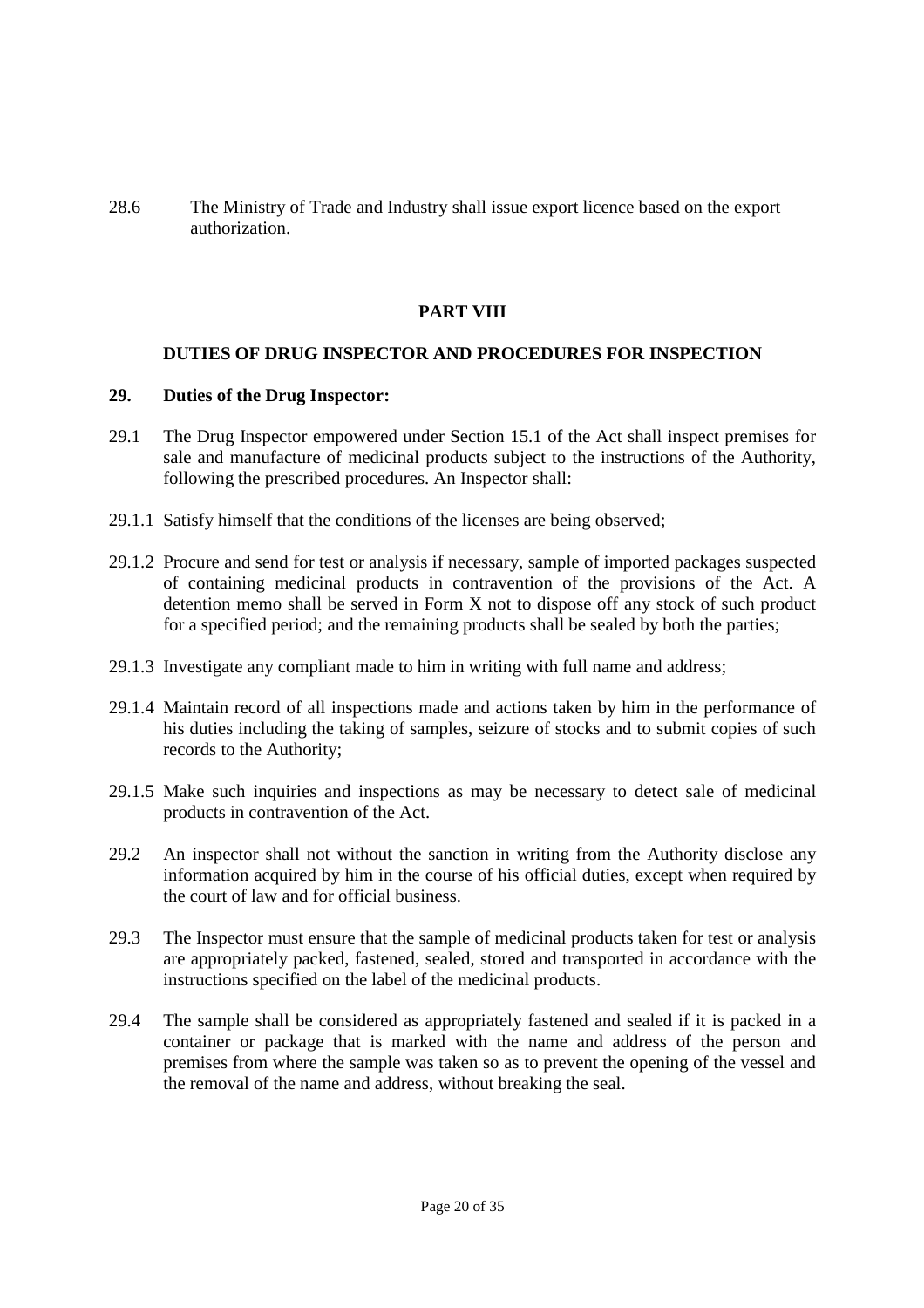## **30. Procedures for inspection of sale premises:**

- 30.1 The Authority shall serve notice to the proprietor of the sale or distribution premises that an inspection shall be conducted.
- 30.2 In the course of conducting the duties, the Inspector or officials authorised by the Authority shall show his identification or letter of authorization if demanded by the concerned individual.
- 30.3 Whenever an Inspector takes a sample of a medicinal product from a pharmacy or a drug store for testing, he shall offer the fair price thereof and may give a written acknowledgement.
- 30.4 Whenever an Inspector has reason to suspect that any person or premise is in possession of controlled and restricted drugs that are in contravention to the provisions of the Act and Regulation, he shall perform interrogation and investigation of persons and premises in collaboration with other law enforcement agencies in the Kingdom.
- 30.5 Whenever an inspection is conducted in specific area for a specific purpose, the Inspector shall submit a report of the findings in writing to the Authority within a week after completion of the inspection.
- 30.6 When an Inspector takes a sample for the purpose of test or analysis from a sales premise, he shall divide the sample into four portions or take four containers and effectively seal the same, also allowing the Competent Person to add his own seal.
- 30.7 The Inspector shall intimate his purpose in writing in Form IX to the person from whom he takes the sample.
- 30.8 The Inspector shall treat the four portions of sample as follows:
	- 30.8.1 One portion he shall hand over to the person from whom he takes it;
	- 30.8.2 One portion he shall send to the Government Analyst for analysis along with Form XI
	- 30.8.3 One portion he shall keep in custody to be produced to the Court if the prosecution is launched; and
	- 30.8.4 One portion he shall send to the person, if any, from whom the product has been purchased.

# **31. Procedures for inspection of Manufacturing Premises:**

31.1 The Authority shall inspect manufacturing premise may not necessarily give prior notice to the proprietor.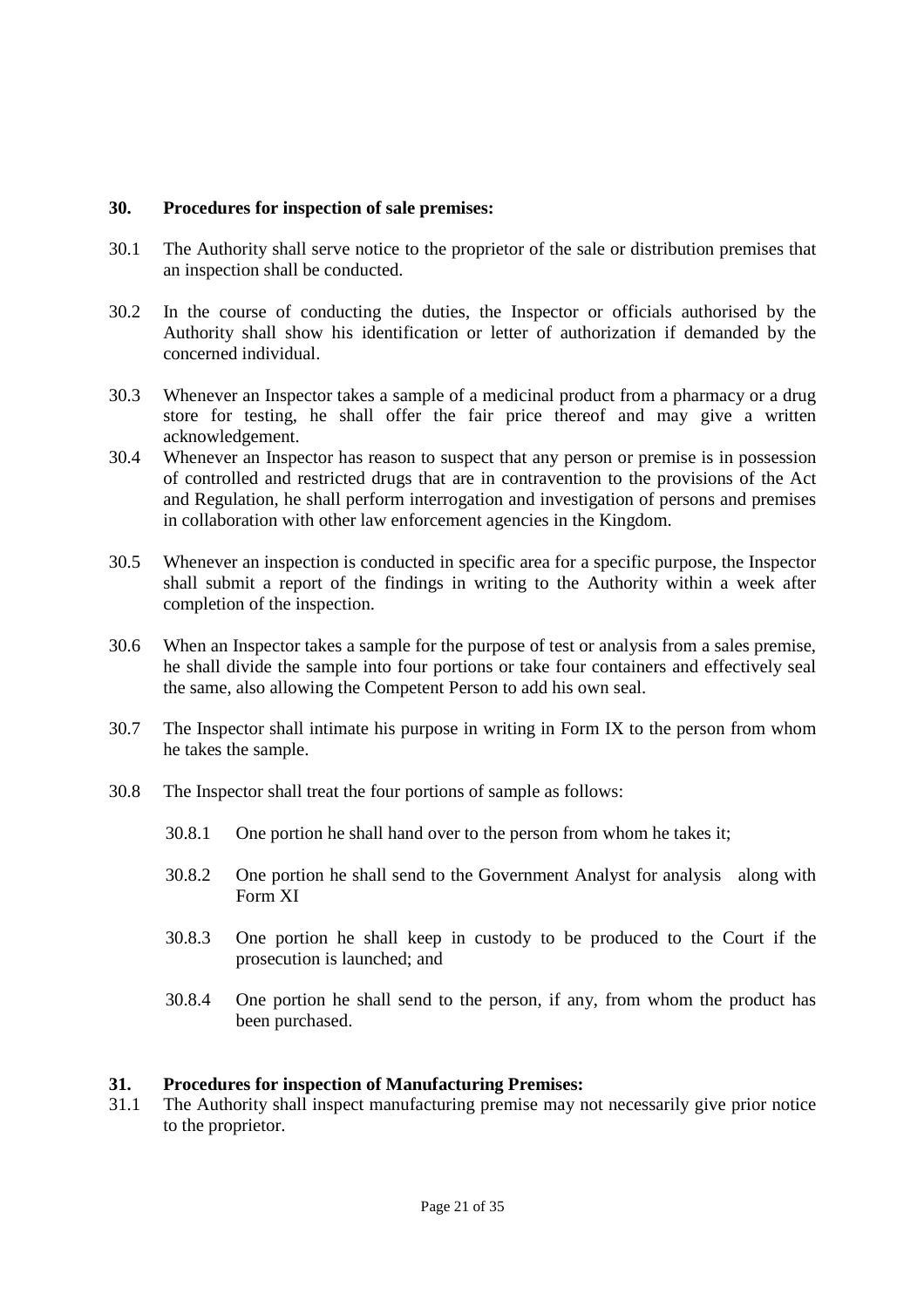- 31.2 In the course of conducting the duties, the Inspector or official authorised by the Authority shall show his identification or letter of authorization if demanded by the concerned individual.
- 31.3 When an Inspector takes a sample for the purpose of test or analysis from a manufacturing premise, he shall intimate the purpose in writing in Form IX, and the sample shall be in three portions and treated as follows:
	- 31.3.1 One portion he shall hand over to the head of the manufacturing firm from where the sample is taken;
	- 31.3.2 Second portion he shall send to the Government Analyst for analysis along with Form XII;
	- 31.3.3 The third portion he shall keep in custody to be produced to the Court if the prosecution is launched.
- 31.4 The Inspector must ensure that the sample of products taken is appropriately packed, fastened, sealed, stored and transported in accordance with the instructions specified on the label of the products.
- 31.5 The sample shall be considered as appropriately fastened and sealed if it is packed in a container or package that is marked with the name and address of the person from whom the sample was taken so as to prevent the opening of the vessel and the removal of the name and address, without breaking the seal.

## **32. Procedures for inspections at exit and entry points:**

- 32.1 At the entry and exit points the inspections for compliance to export and import regulations shall be carried out by the Department of Revenue and Customs. However, wherever necessary, the inspections may be carried out jointly in collaboration with the Drug Inspectors stationed in the area.
- 32.2 The inspections of export and import premises within the Kingdom shall be conducted by the Drug Inspectors.
- 32.3 Wherever necessary, the Authority shall collaborate and conduct joint inspections with other law enforcement agencies in the Kingdom.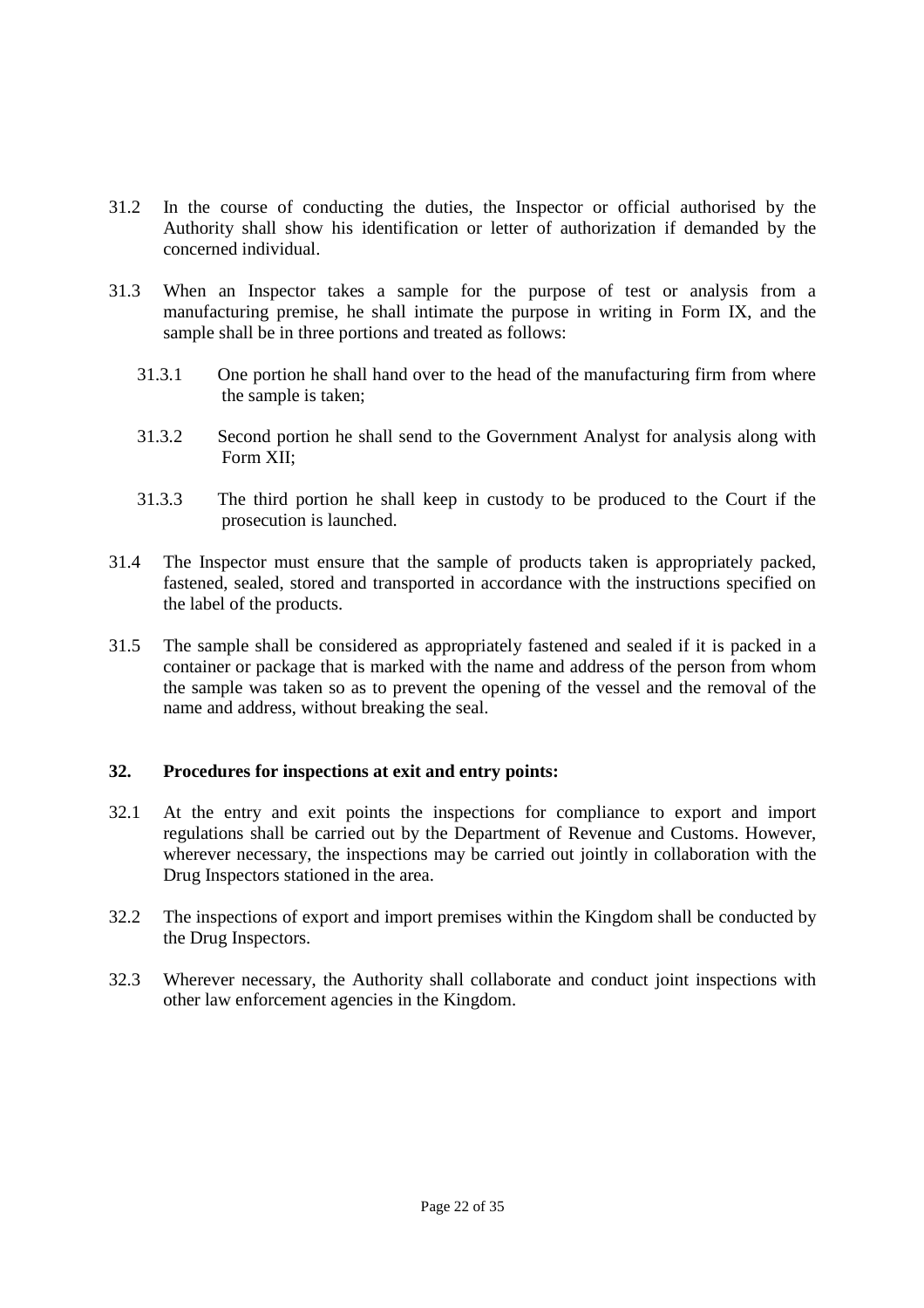# **PART IX**

## **REGISTRATION OF COMPETENT PERSONS FOR MANUFACTURE, SALE OR DISTRIBUTION OF MEDICINAL PRODUCTS**

#### **33.0 Procedures for registration as Competent Person:**

- 33.1 Any person who wishes to register as a Competent Person for manufacture or sale or distribution of medicinal products shall apply with the following documents in Form VI, accompanied by a token fee (refer part XXI):
- 33.1.1 The registration certificate from the Medical and Health Council;
- 33.1.2 Valid security clearance;
- 33.1.3 Copy of citizenship identity card;
- 33.1.4 Medical Fitness Certificate.
- 33.2 Upon receipt of complete documents, the Authority shall submit the documents to the Registration Committee constituted under Section 19.4 of the Act for review and recommendation.

#### **34. Award of Registration Certificate:**

- 34.1 Certificate will be awarded only if the Registration Committee recommends.
- 34.2 The certificate shall be awarded in Form VIA and shall be valid for a period of three years unless otherwise revoked.

# **PART X**

#### **QUALIFICATIONS AND JOB EXPERIENCE OF COMPETENT PERSONS**

#### **35.0 The qualifications of Drug Inspectors for sales or manufacturing premises**

- 35.1 An Inspector shall be a person:
	- 35.1.1 Who has a minimum qualification of Diploma in Pharmaceutical Sciences/Pharmacy and is registered by the Medical and Health Council and other relevant agencies in the Kingdom, or
	- 35.1.2 Who is registered as a Pharmacy Technician by the Medical and Health Council and other relevant agencies in the Kingdom and has at least 5 (five) years experience dealing with pharmaceuticals.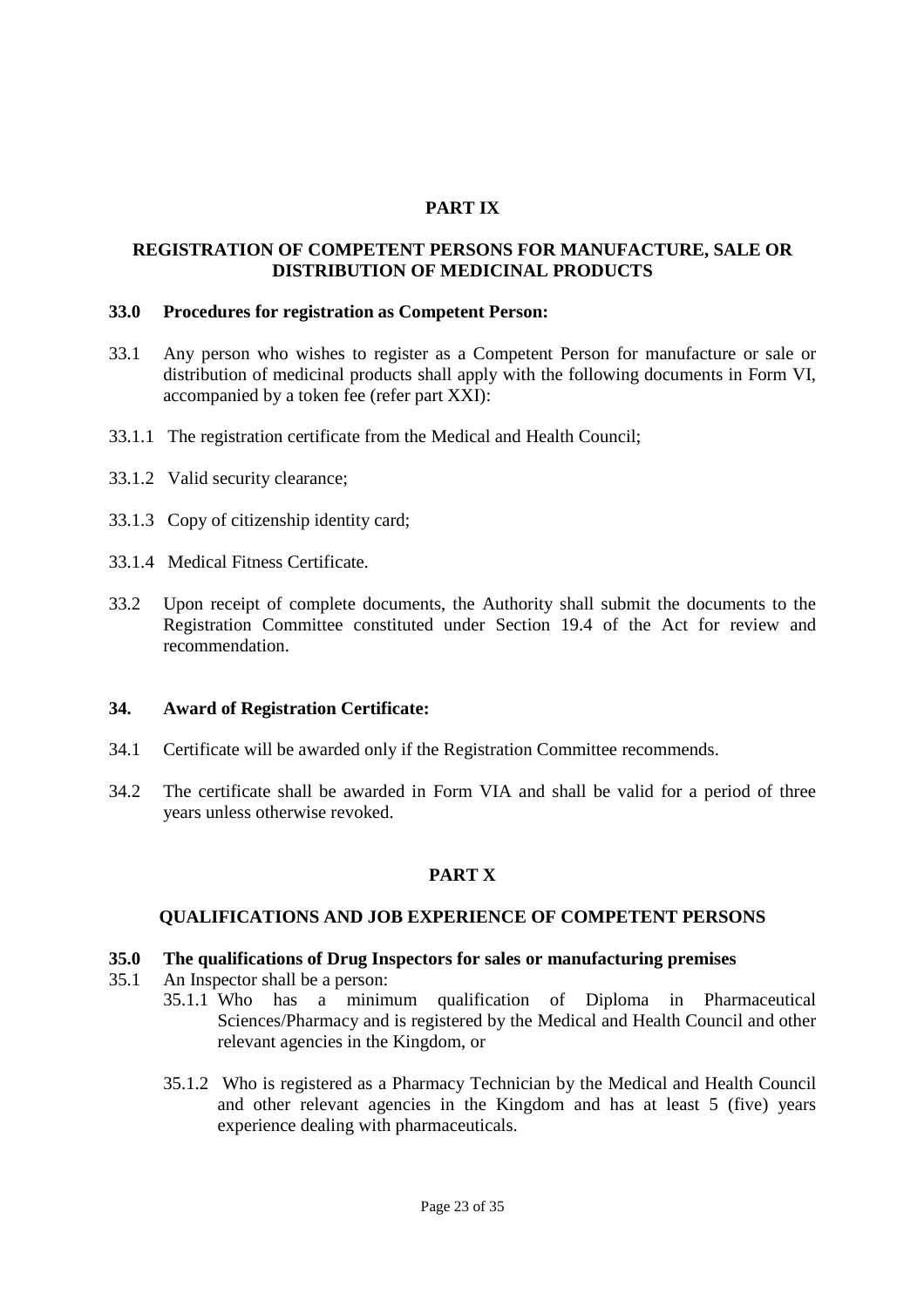35.2 An Inspector for manufacturing premises shall have a minimum qualification of degree in Pharmacy and is registered by the Medical and Health Council and other relevant agencies in the Kingdom and at least two years experience in the related field.

## **36.0 Qualification for Competent Persons for manufacture, sale by retail or wholesale:**

- 36.1 A Competent Person for the manufacture of drugs shall be the person who: 36.1.1 has a degree in Pharmacy and is registered by the Medical and Health Council;
	- 36.1.2 Has a Diploma in Pharmacy and has at least 4(four) years experience in the related field, or
	- 36.1.3 Is registered as a Pharmacy Technician by the Medical and Health Council and has at least 5 (five) years experience in the related field.
	- 36.1.4 Competent Person under provision 36.1.2 and 36.1.3 above shall be registered as a Competent Person with the condition that they will be working under the close supervision of 36.1.1
- 36.2 A Competent Person for sale of drugs by retail or by wholesale shall be a person who has a minimum qualification of certificate in Pharmacy and is registered by the Medical and Health Council.
- 36.3 A Competent Person for sale of *gSo-ba Rig-pa* medicines by retail or wholesale shall be a person who has a minimum qualification of Diploma in *gSo-ba Rig-pa* Medicine and involved in the dispensing and compounding and registered by the Bhutan Medical and Health Council.
- 36.4 A Competent Person for sale of traditional medicines other than those used in *gSo-ba Rig-pa*, by retail or wholesale shall be a person who has a minimum qualification of Diploma in Traditional Medicine Science with experience in the dispensing and compounding and registered by the Bhutan Medical and Health Council.

# **PART XI**

# **DUTIES OF GOVERNMENT ANALYST**

## **37. Duties of a Government Analyst:**

37.1 The Government Analyst shall cause analysis or testing of such samples of drugs as may be sent to him by Inspectors or other persons under Section 14 of the Act and shall furnish reports of the test of analysis in the prescribed form.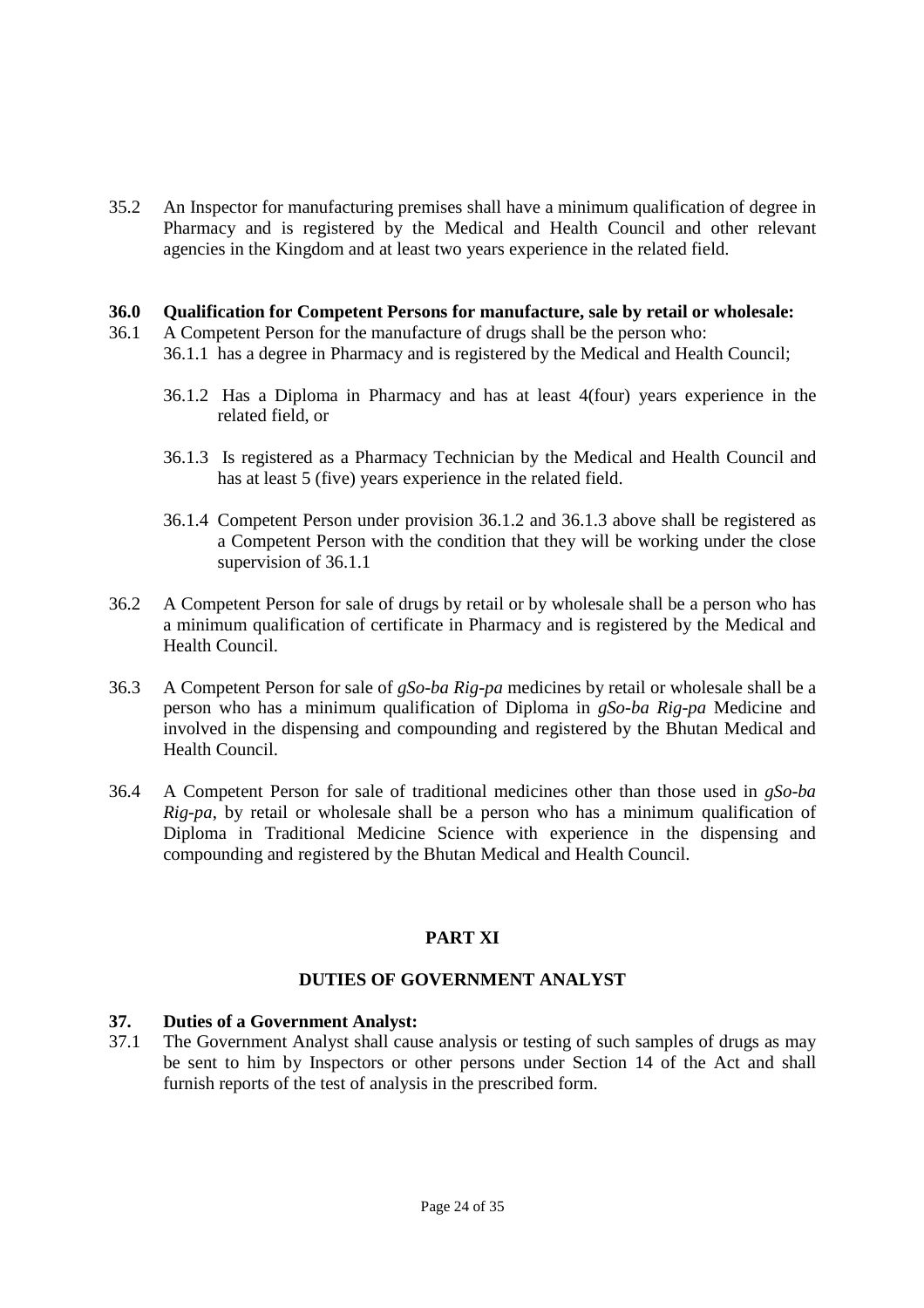- 37.2 On receipt of a package from an Inspector containing sample for test or analysis, the Government Analyst shall compare the seals on the packet (or portion of sample or container) with the specimen impression received separately and shall note the condition of the seals on the packet of portion of sample.
- 37.3 The Government Analyst shall upon completion of the test or analysis shall forthwith supply to the Authority a report in triplicate in the Form XIA or Form XIIA of the results of the test or analysis. He shall submit the results in Form XIA for samples from sales premises and in Form XIIA for those of manufacturing premises.
- 37.4 He shall develop protocols for sampling, test and analysis for the medicinal products.
- 37.5 The Government Analyst and employees of the Drug Testing Laboratory shall not disclose any information acquired by him in the course of his official duties, except when required by the Court of Law and for official business.

# **PART XII**

# **RESTRICTED AND CONTROLLED DRUGS**

## **38. Mechanism of Control:**

- 38.1 Any person or premise suspected of possessing or storing any controlled or restricted drugs listed under schedule C1 and schedule C2 without a valid medical prescription or licence or in excess of the quantity permitted in the prescription or licence shall be considered as an offence under the provisions of the Act and shall be dealt as per the Law of the Kingdom;
- 38.2 In the above event the subject under suspicion shall be forwarded to the Court and the Authority shall cause the seizure or detention of all or any article against which offence was committed and any mode of transport or equipment, which has been used for the conveyance, or storage of such article till such time the verdict of the court is issued.
- 38.3 All the controlled and restricted drugs shall be stored under lock and key (in case of Hospitals).
- 38.4 Consumption record of narcotic drugs shall be maintained in Form XIII and that of psychotropic substances in Form XIV and the reports shall be submitted to the Authority as and when asked, wherever applicable.

# **PART XIII**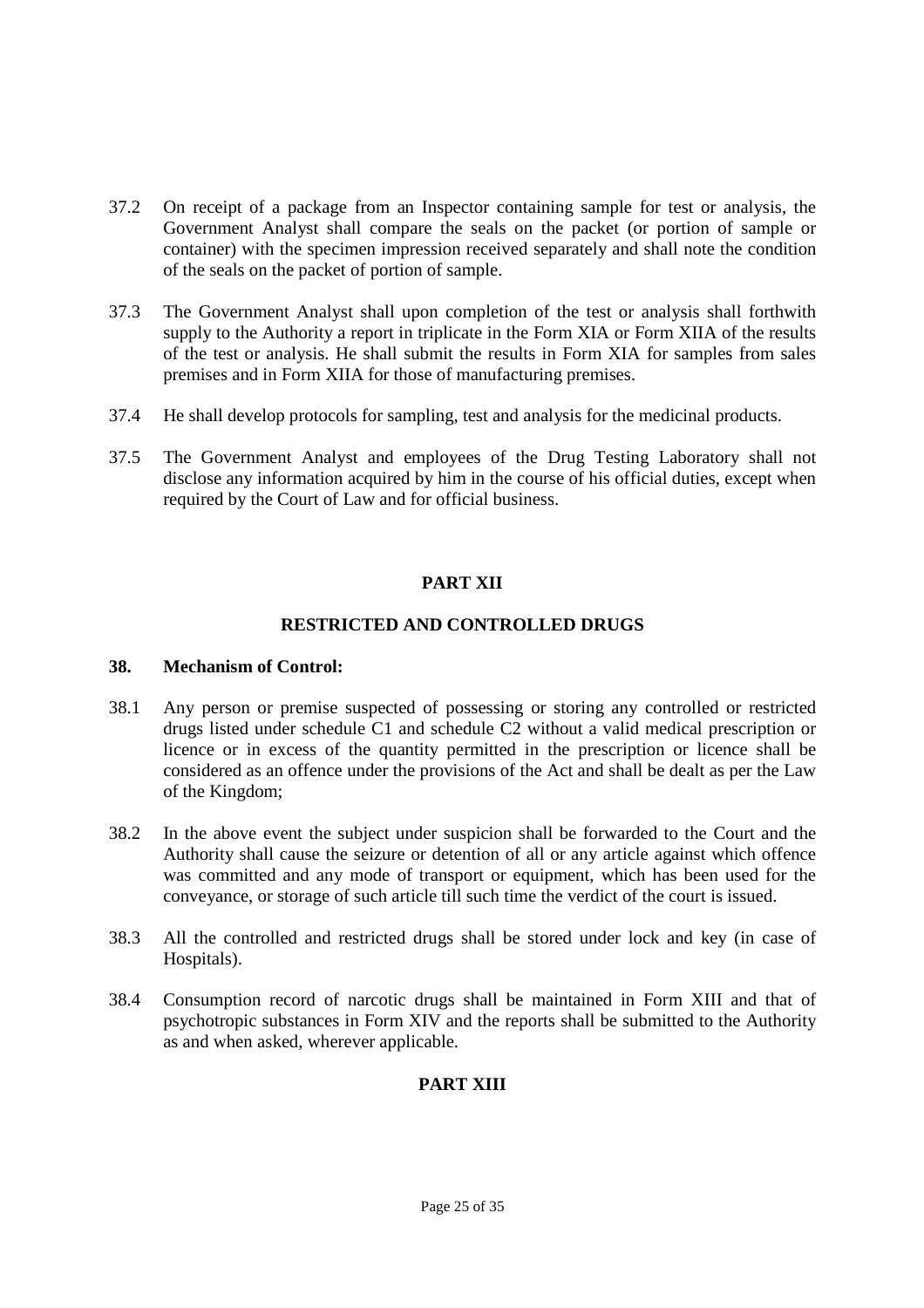# **STORAGE AND DISPOSAL OF EXPIRED, SEIZED, RECALLED, UNSAFE, DEFECTIVE AND INAPPROPRIATELY LABELLED MEDICINAL PRODUCTS**

## **39. Storage and disposal procedures:**

- 39.1 All the expired medicines, seized, recalled, unsafe and inappropriately labelled medicinal products shall not be sold; such products shall be stored in separate containers from the month of expiry or date of notification by the Authority.
- 39.2 The expired, seized and recalled medicinal products shall be disposed off at appropriate intervals.
- 39.3 Wherever the seizure of medicinal products is due to lack of documents and not because of quality problems, the Authority shall review the quality of the medicines and explore possibilities of auctioning to private retailers or to Government Hospitals. In case of auction, the fund generated will be deposited in the Government revenue.
- 39.4 The request for disposal of expired medicines shall be made to the Authority in Form XV.
- 39.5 The Authority shall compile the list of medicines and inform the concerned agency of the disposal.
- 39.6 The application for disposal of recalled and seized products, if any, shall also be made to the concerned agency in the same form.
- 39.7 The Authority shall provide the directives for the disposal and shall be carried out in the presence of a local committee identified for the purpose consisting of the following:
	- 39.7.1 One official from the Authority, wherever possible
	- 39.7.2 One official from the Police
	- 39.7.3 One official from the local authority
	- 39.7.4 One official from Health Ministry in case of human medicine
	- 39.7.5 One official from Livestock Sector of Ministry of Agriculture in case of veterinary medicine
- 39.8 The expired medicines should be incinerated (in a proper incinerator) in an identified centre.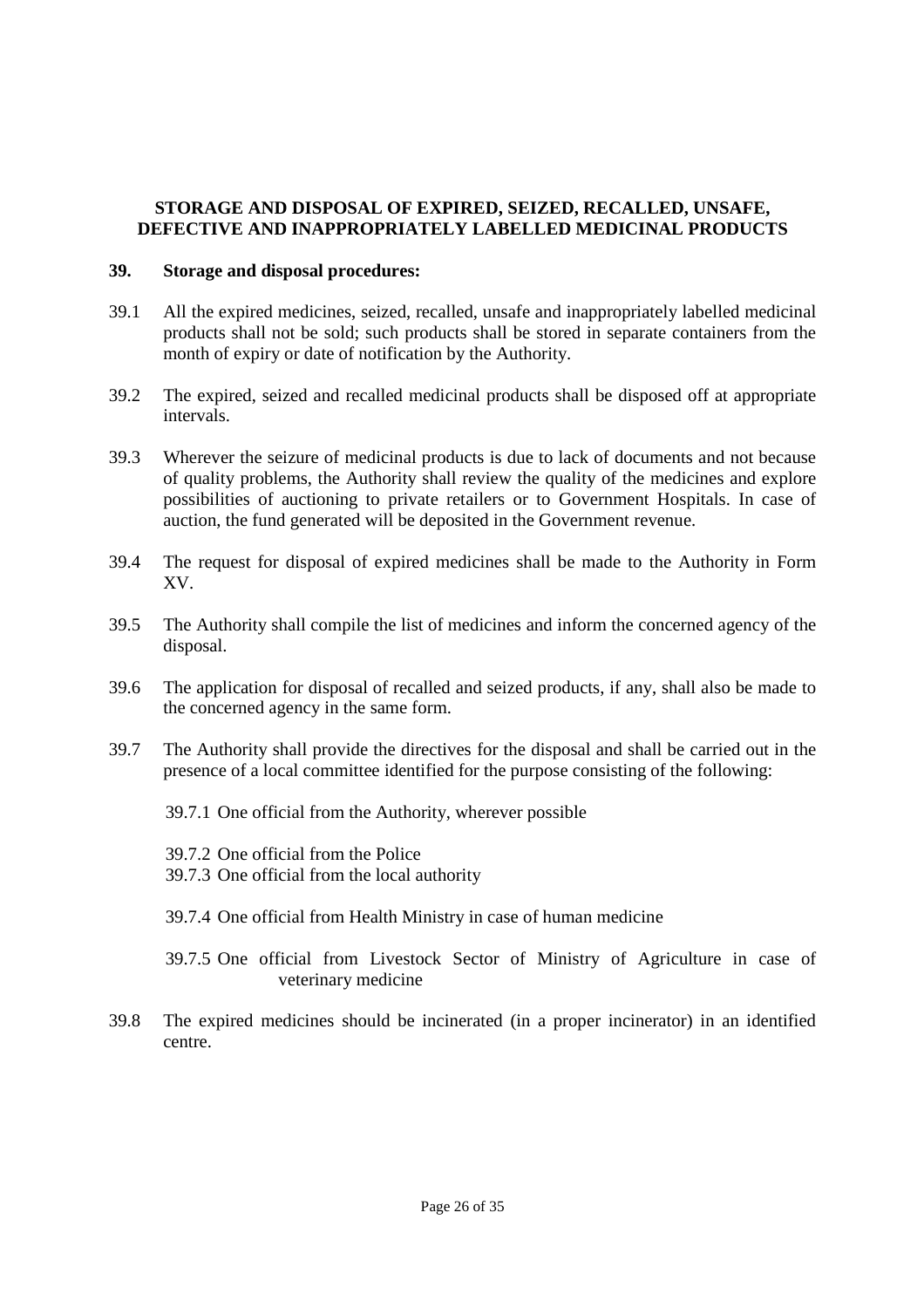## **PART XIV**

## **ADVERTISEMENT OF MEDICINAL PRODUCTS**

### **40.0 Advertisement:**

- 40.1 Only the Board shall approve the advertisement of any medicinal products as per Section 27 of the Act; and no sale of drugs shall be advertised by means of a gift or lottery drawing.
- 40.2 An advertisement of a medicinal product shall:
	- 40.2.1 Not be boastful of its therapeutic properties or of its ingredients as being miraculously or completely capable of curing, mitigating, treating or preventing a disease or illness, nor shall any other wording of similar meaning be used;
	- 40.2.2 Not falsely or exaggeratedly show its therapeutic properties;
	- 40.2.3 Not falsely cause to understand that the product has a substance as its chief or component ingredient in quantities larger than the amount that is actually present;
	- 40.2.4 Not falsely cause to understand that it is an abortifacient or a strong emmenagogue;
	- 40.2.5 Not falsely cause to understand that it is an aphrodisiac
	- 40.2.6 Not falsely cause to understand that it is a birth control drug;
	- 40.2.7 Not falsely show the therapeutic properties of a dangerous or a speciallycontrolled drug;
	- 40.2.8 Not contain certification or laudation of its therapeutic properties by any other person;
	- 40.2.9 Not falsely show its therapeutic properties as being capable of curing, mitigating, treating or preventing disease or symptom thereof as notified by the Board in any of its notification.
- 40.3 Product labels and information leaflets accompanying drugs already registered by the Authority.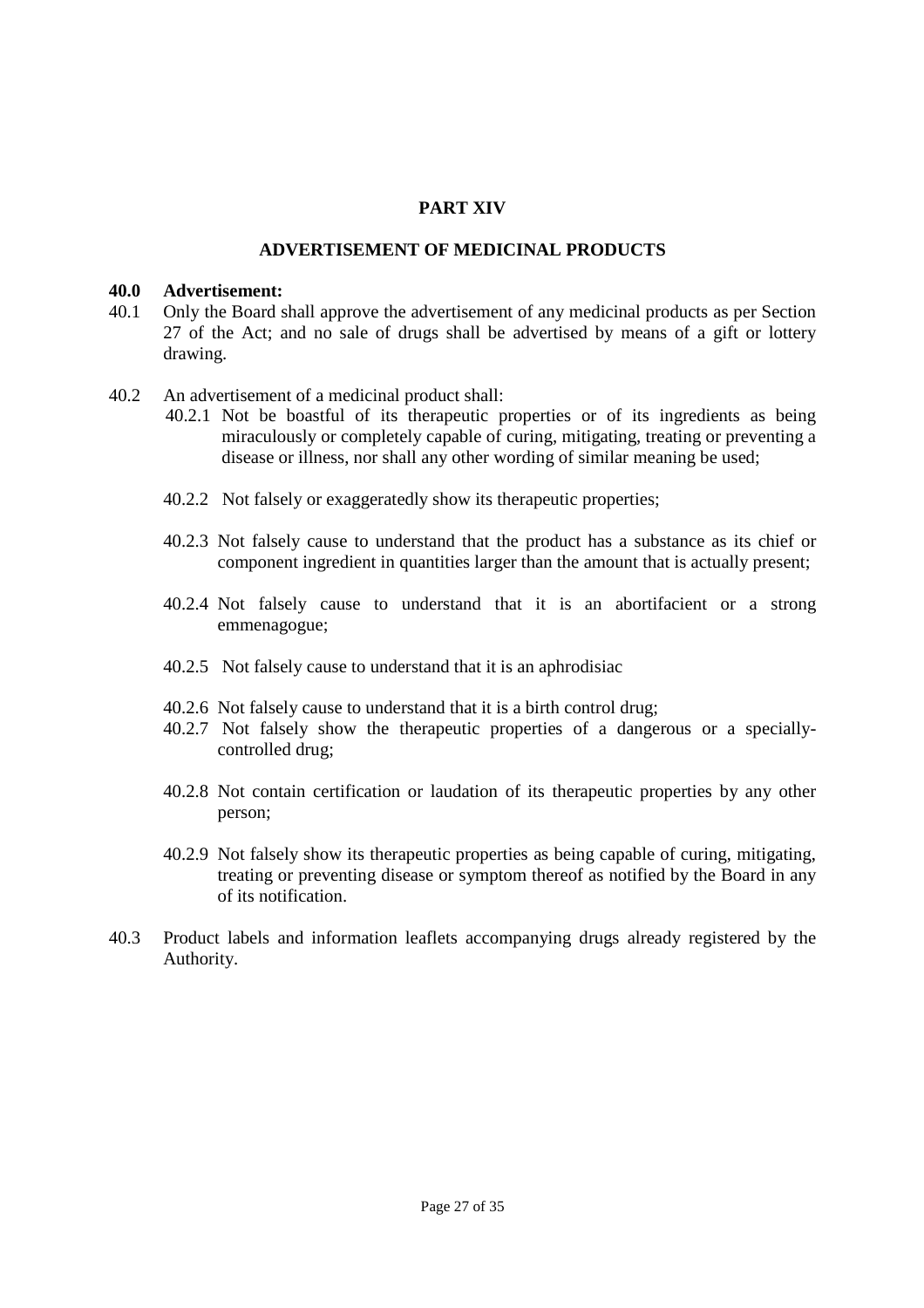# **PART XV**

#### **SUSPENSION AND REVOCATION OF LICENCES 41. Suspension and revocation of licences:**

- 41.1 When the Authority has substantial evidence that any licensee has not complied with the Act or the Regulation issued under the Act, the Authority, with the approval of the Board, shall request the suspension of the licence to the Ministry of Trade and Industry for a period of not more than 90 days each time or where a licensee is prosecuted for an offence under this Act, the same may order the suspension of the licence pending the final judgment.
- 41.2 A licensee whose licence has been suspended must cease the production or sale of drugs, or the importation or order, of drugs into the Kingdom, as the case may be; during such suspension, he may not apply for any other licence or authorization under the Act.
- 41.3 When the Authority has substantial evidence that a licensee lacks the qualifications mentioned under Part X of the Regulation, the Authority with the approval of the Board shall request the Ministry of Trade and Industry to revoke the licence.
- 41.4 A licensee whose licence has been revoked must cease the production or sale of drugs, or the importation or order of drugs into the Kingdom, as the case may be, and may not apply for any licence under this Act until a period of 3(three) years from the date of the revocation. It shall be at the discretion of the Board whether or not to issue another technical authorization.
- 41.5 The order of suspension or revocation of a licence shall be notified in writing to the licensee by the Ministry of Trade and Industry upon the request of the Authority and where the person whose licence has been suspended or revoked is not found or refuses to accept the said order, it shall be posted in a conspicuous place at the premises of manufacture, sale or import or order of drugs, and the licensee shall be deemed to have knowledge thereof from the date of its posting.
- 41.6 Wherever necessary, the orders of suspension and revocation of a licence may also be published in a newspaper or by other means of public media by the relevant agencies.
- 41.7 The Authority with the advice of the Board, may request the Ministry of Trade and Industry for withdrawal of the suspension of a licence before the expiration of the time limit when it is satisfied that the licensee whose licence has been suspended has complied with this Act or the Regulation issued under the Act.
- 41.8 The licensee whose licence has been suspended or revoked has a right to appeal to the Board through the Authority within thirty days from the date of knowledge of the order. The Board may dismiss the appeal or amend the order of the Authority in a way favourable to the appellant.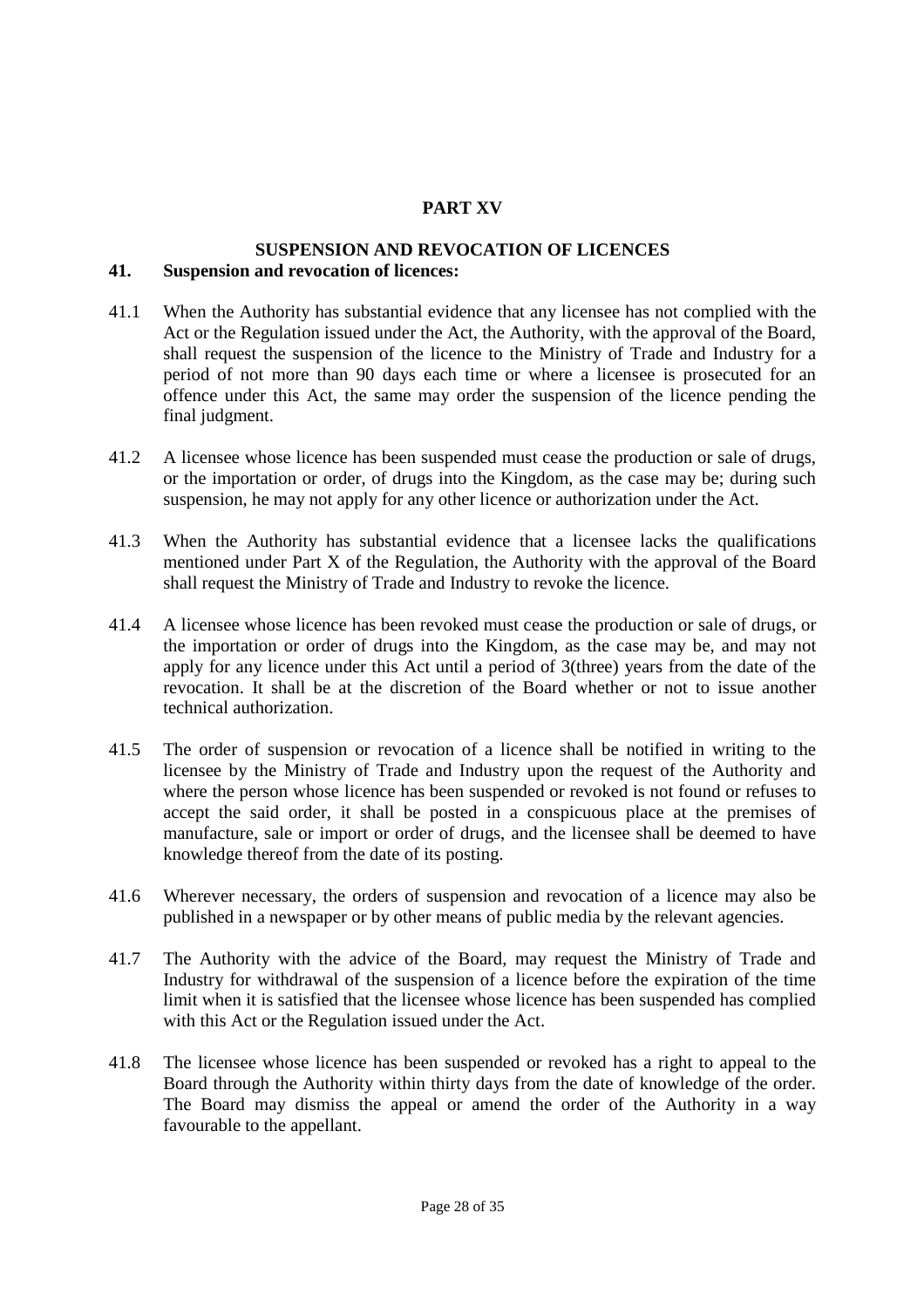41.9 In case of a licensee whose licence has been suspended or revoked, desires to sell his remaining drugs to another licensee he shall apply in written to the Authority within a period of sixty days from the date of knowledge of the order of the suspension or revocation of the licence or the decision of the Board, with details of the drugs to be disposed. The Authority may after examination of the particulars and the inspection of the premises by an Inspector grant approval for disposal.

# **PART XVI**

## **CLASSIFICATION OF MEDICINES**

**42.** Under the provisions of the regulation the medicinal products shall be classified as follows:

## **42.1 Schedule A:**

Non-prescription drugs on general sales list.

Medicines under this schedule can be sold without a prescription over the counter through a licensed retail shop.

#### **42.2 Schedule B:**

Prescription only medicines.

Medicines under Schedule B should be sold strictly on presentation of a prescription from a registered medical professional privileged to prescribe as per the Bhutan Medical and Health Council.

## **42.3 Schedule C: controlled and restricted drugs.**

#### **42.3.1 Schedule C1:**

Controlled narcotic drugs which shall be available for medical use only in the Government Hospital settings and any sale of these medicines by retail is prohibited.

## **42.3.2 Schedule C2:**

Controlled psychotropic substances, which will be available for medical use only in the Government Hospitals and any sale of these medicines by retail is prohibited.

## **42.4 Schedule D: Traditional medicines and herbal products.**

#### **42.4.1 Schedule D1:**

**N**on-prescription traditional medicines and herbal products. Medicines under Schedule D1 shall be sold without the presentation of a prescription from a registered *Drungtsho*.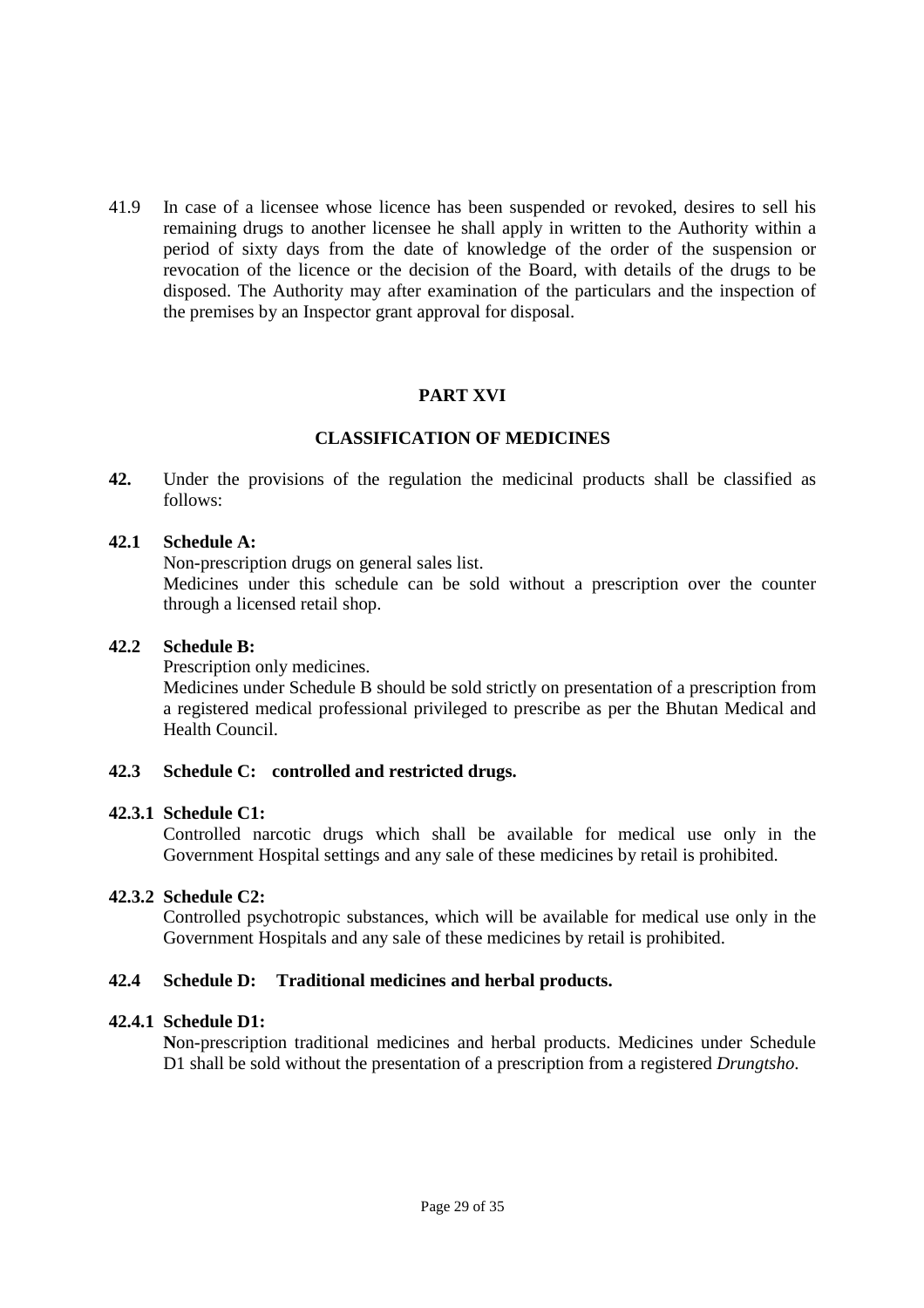## **42.4.2 Schedule D2:**

Prescription traditional medicines and herbal products. Medicines under Schedule D2 shall be sold only on the presentation of prescription from a registered *Drungtsho* unless otherwise declared by the Board as a health product.

## **42.5 Schedule E: medicinal products for veterinary use.**

## **42.5.1 Schedule E1:**

Non-prescription medicines for veterinary use.

Medicines prescribed under Schedule E1 shall be sold without a prescription from a registered veterinarian or veterinary professional authorised to prescribe by the parent agency.

# **42.5.2 Schedule E2:**

Prescription medicines for veterinary use. Medicines prescribed under Schedule E2 shall be sold only on the presentation of a prescription from a registered veterinarian or veterinary professional authorised to prescribe by the parent agency.

# **42.6 Schedule F: Biologicals and special products.**

Medicines listed under Schedule F shall not be sold through retail unless otherwise authorised by the Board. Such products should be stored under appropriate cold chain conditions as required as per the product specification.

# **PART XVII**

# **LOT RELEASE OF BIOLOGICALS & SPECIAL PRODUCTS**

## **43. Lot release of vaccines**

- 43.1 Both the vaccines manufactured in the country and imported from outside will require the lot release. The lot release will be done by the concerned manufacturing agencies but reviewed and certified from time to time by the Authority.
- 43.2 The concerned agencies shall inform the Authority as and when lot release is done to get certification that will be done by the Authority in Form XVI.
- 43.3 In case of the imported vaccines, the following documents will be required and reviewed at the time of lot release from the central distribution point:
	- 42.3.1 Batch quality control certificate from the manufacturer;
	- 42.3.2 Summary Lot Protocol;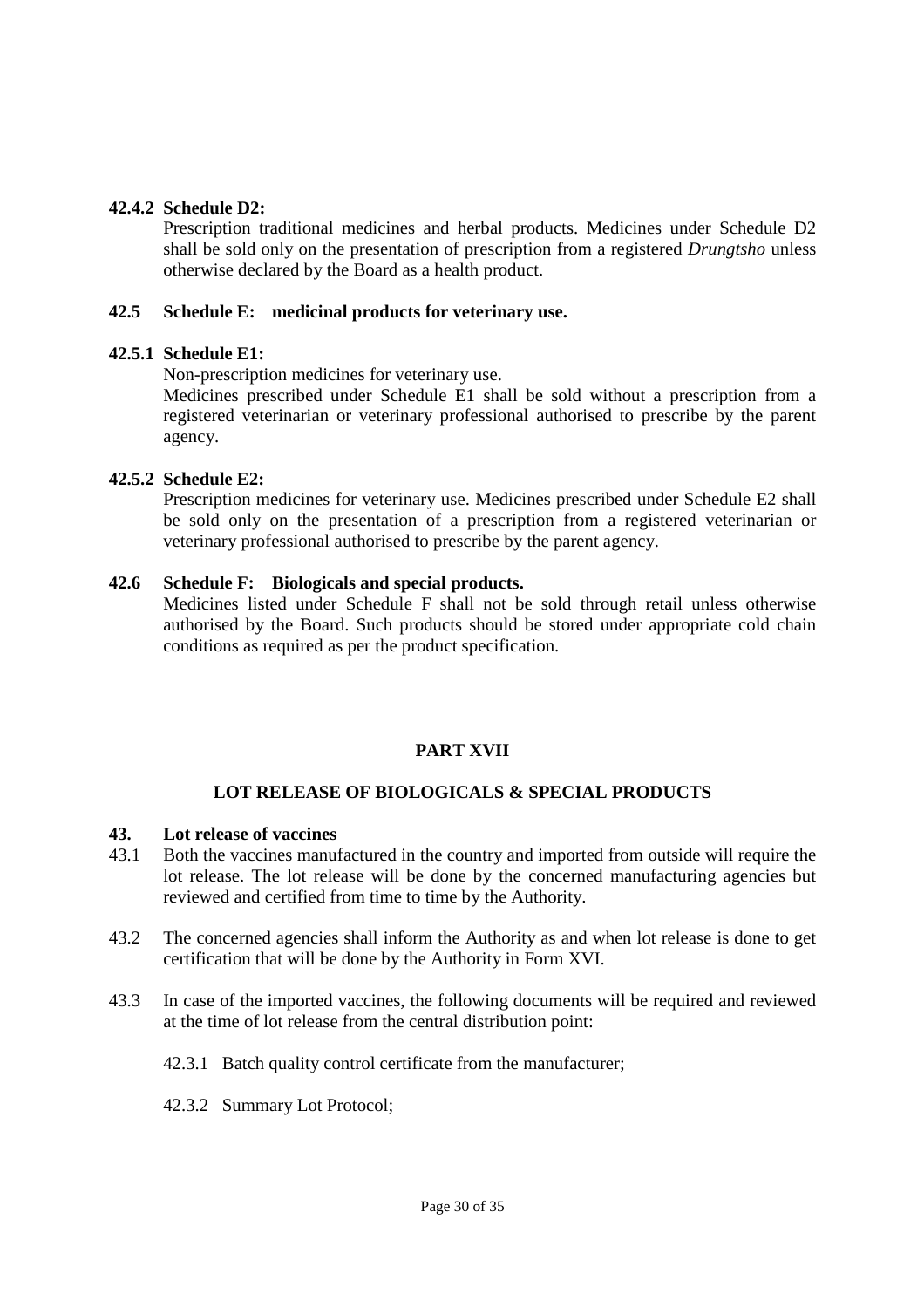42.3.3 Shipping documents received.

- 43.4 The documents received before and along with the consignment of vaccines must be checked to see the completeness, compatibility, authenticity and validity of information.
- 43.5 The concerned agencies must check the consignments or batches of vaccines for cold chain conditions and perform visual tests, freeze tests, VVM status, temperature, packaging, label, quantity, batch number and expiry dates.
- 43.6 The old chain conditions must be as per the product requirements during storage, transportation and distribution of all vaccines and biologicals.
- 43.7 The list of documents to be reviewed will be revised from time to time in keeping with the changing needs.

# **PART XVIII**

# **RECALL SYSTEM FOR SUBSTANDARD QUALITY, UNSAFE, DEFECTIVE AND INAPPROPRIATELY LABELLED PRODUCTS**

#### **44.0 Recall system:**

- 44.1 The recall Form XVI shall be filled up by the relevant agencies and forwarded to the Authority.
- 44.2 The Authority, upon advice of the Board shall institute an evaluation of the recall requests.
- 44.3 A medicinal product shall be recalled if there is:
	- 44.3.1 A quality problem, product problem, label problem or such complaints;
	- 44.3.2 An adverse event linked to the product;
	- 44.3.3 Any other reason recognized by the Board to cause potential risks or harm to human and animal health.
- 44.4 Any cost incurred by the Authority as a result of the recall shall be charged to the manufacturer or dealer of the product.
- 44.5 Any unsafe and defective medicinal products shall be recalled and destroyed in the presence of appropriate Committees formed by officials from relevant agencies.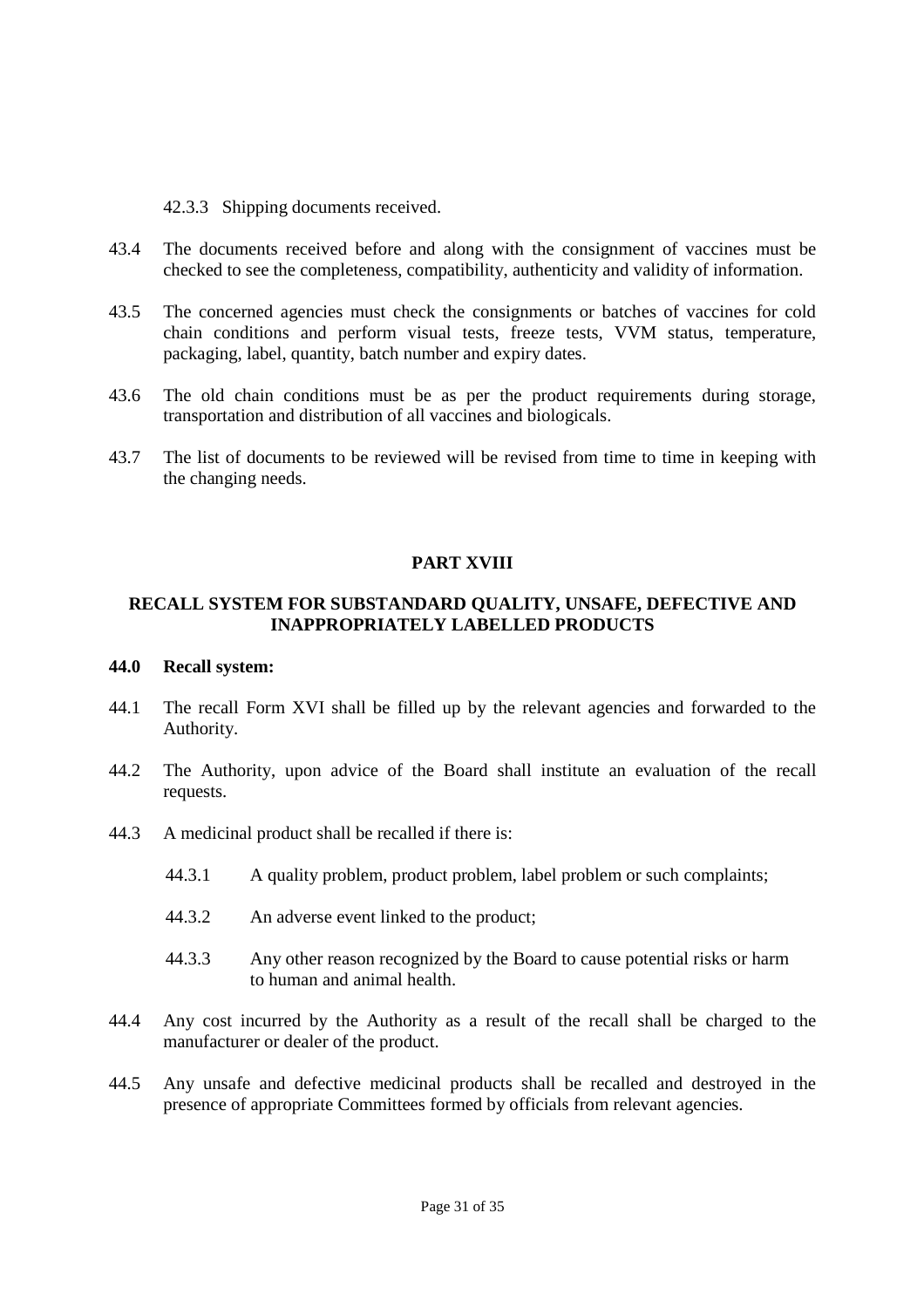# **PART XIX**

### **ADVERSE DRUG REACTION MONITORING SYSTEM & PHARMACOVIGILANCE**

#### **45. Adverse Drug Reaction Monitoring Procedures and Pharmacovigilance**

- 45.1 The Board shall establish a National Pharmacovigilance Centres (NPC) at National Referral Hospital and National Pharmacovigilance Sub-centres for Veterinary medicines at the Veterinary Hospital, Thimphu and for traditional/herbal medicine at National Institute of Traditional Medicine Services and the secretariat shall be based at respective organizations.
- 45.2 Each of these centres will have an expert committee who will meet regularly on quarterly basis to discuss and assess the reports and take necessary actions.
- 45.3 The Chairman of each sub-centre shall be the member on the National Pharmacovigilance Committee.
- 45.4 The Adverse Drug Report of different hospital shall be sent to their respective Sub-Centres and from the sub-centres, the reports shall be sent to the National Pharmacovigilance Centre at the National Referral Hospital. The National Pharmacovigilance Centre shall in turn send the reports to the Authority if it so warrants.
- 45.5 The ADR reports from all the traders and retail outlets of medicines shall be forwarded to the National Pharmacovigilance Centres through the Authority.
- 45.6 Any reports of adverse events following immunization shall be forwarded to the National Pharmacovigilance Centres.
- 45.7 Any ADR reports observed in the course of any health related research or study should be forwarded to the Research Advisory Board for clearance before submission to the Authority.
- 45.8 Based on the recommendation of the expert committees, the Authority may take appropriate regulatory actions like recall, withdrawal of the product, cancellation of registration etc. if there are any safety issues regarding the drug.

## **PART XX**

#### **APPEAL**

## **46. Procedures of appeal:**

46.1 Any individual aggrieved by any decision made by the Authority or any Committee established under the Act and the Regulation, shall submit a written petition to the Board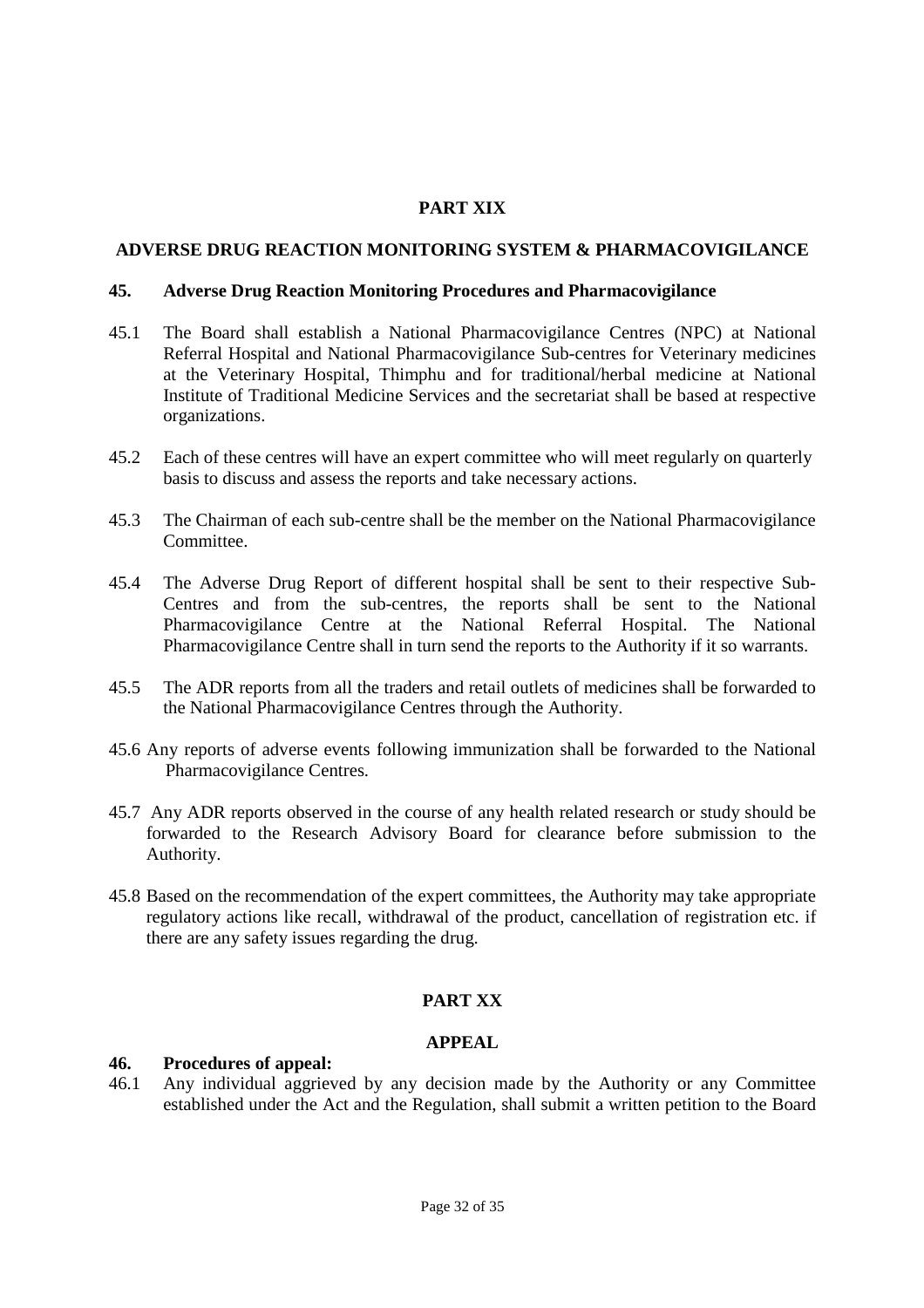within one month from the date of notice of such incidence specifying the details of information on such matters.

- 46.2 The Authority shall investigate to study the issues of the petition in consultation with relevant agencies and Committees and give an explanation report to the individual concerned within one month from the date of receipt of the petition.
- 46.3 Any corrective action, if required to correct the mistakes made by the Authority or the Committee shall be made upon the advice of the Board within an appropriate time frame.
- 46.4 If the individual is still not satisfied with the explanation, then the individual shall apply to the Chairman of the Board along with the required documents within two weeks from the date of receipt of the explanation from the Authority.
- 46.5 The Board shall order for investigation and review of the case to a team of relevant personnel. The findings of the investigation and the corrective actions taken, if any, shall be informed to the petitioner.
- 46.6 If the individual is still not satisfied with the decision of the Board, the individual may appeal to any District Court in the Kingdom.

#### **PART XXI**

### **TOKEN AND REGISTRATION FEES**

47. Under this Regulation the fees shall be as follows and shall be revised from time to time to keep in line with the changing needs.

| 47.1 | Token fee for product registration dossier assessment<br>per product     | Nu. 150.00  |
|------|--------------------------------------------------------------------------|-------------|
| 47.2 | Fee for product registration per product per product                     | Nu. 1500.00 |
| 47.3 | Fee for temporary registration per product                               | Nu. 500.00  |
| 47.4 | Penalty for late renewal of registration per day                         | Nu. 100     |
| 47.5 | Token fee for import authorization per application                       | Nu. 150.00  |
| 47.6 | Token fee for provisional manufacturing authorization<br>per application | Nu. 5000.00 |
| 47.7 | Token fee for approval for manufacturing                                 | Nu. 200.00  |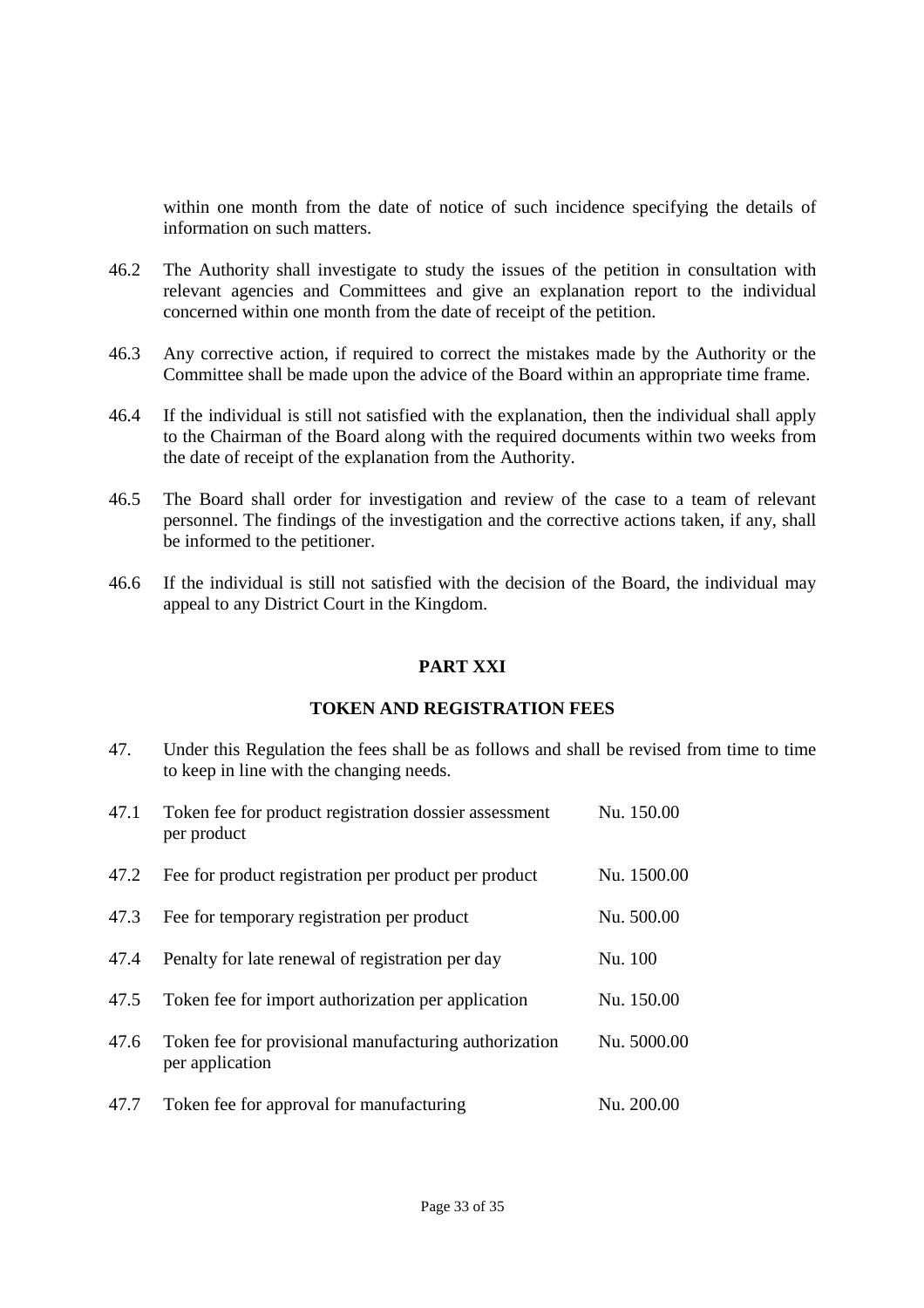| 47.8 | Token fee for renewal of approval for manufacturing                             | Nu. 500.00 |
|------|---------------------------------------------------------------------------------|------------|
| 47.9 | Token fee for authorization for sale                                            | Nu. 150.00 |
|      | 47.10 Token fee for renewal of authorization for sale                           | Nu. 150.00 |
|      | 47.11 Token fee for authorization for export                                    | Nu. 150.00 |
|      | 47.12 Token fee for registration of Competent Persons                           | Nu. 150.00 |
|      | 47.13 Token fee for renewal of registration certificate<br>of Competent Persons | Nu. 150.00 |
|      | 47.14 Token fee for special import permit                                       | Nu. 100.00 |

## **PART XXII**

# **DEFINITIONS**

- 48. Under the Regulations, the definitions of words defined in the Act shall have the same meaning and effect:
- 48.1 "Act" means the Medicines Act of the Kingdom of Bhutan 2003.
- 48.2 "Committee" means the Drugs Technical Advisory Committee or any other subcommittees constituted under the Act.
- 48.3 "*gSo-ba Rig-pa*" means the system of traditional medicines practised and recognised by the Medical and Health Council, Kingdom of Bhutan.
- 48.4 "Medical and Health Council" means the Medical and Health Council, Kingdom of Bhutan.
- 48.5 "Regulation" means the Medicines Rules & Regulations, Kingdom of Bhutan.
- 48.6 "Traditional medicines" means all medicines such as Ayurvedic, Unani, and Siddha prepared based on the ancient texts.
- 48.7 "Other authorised relevant personnel" means health personnel or a *sMen-pa* authorised to prescribe by the Bhutan Medical and Health Council and veterinary personnel authorised by the Ministry of Agriculture.